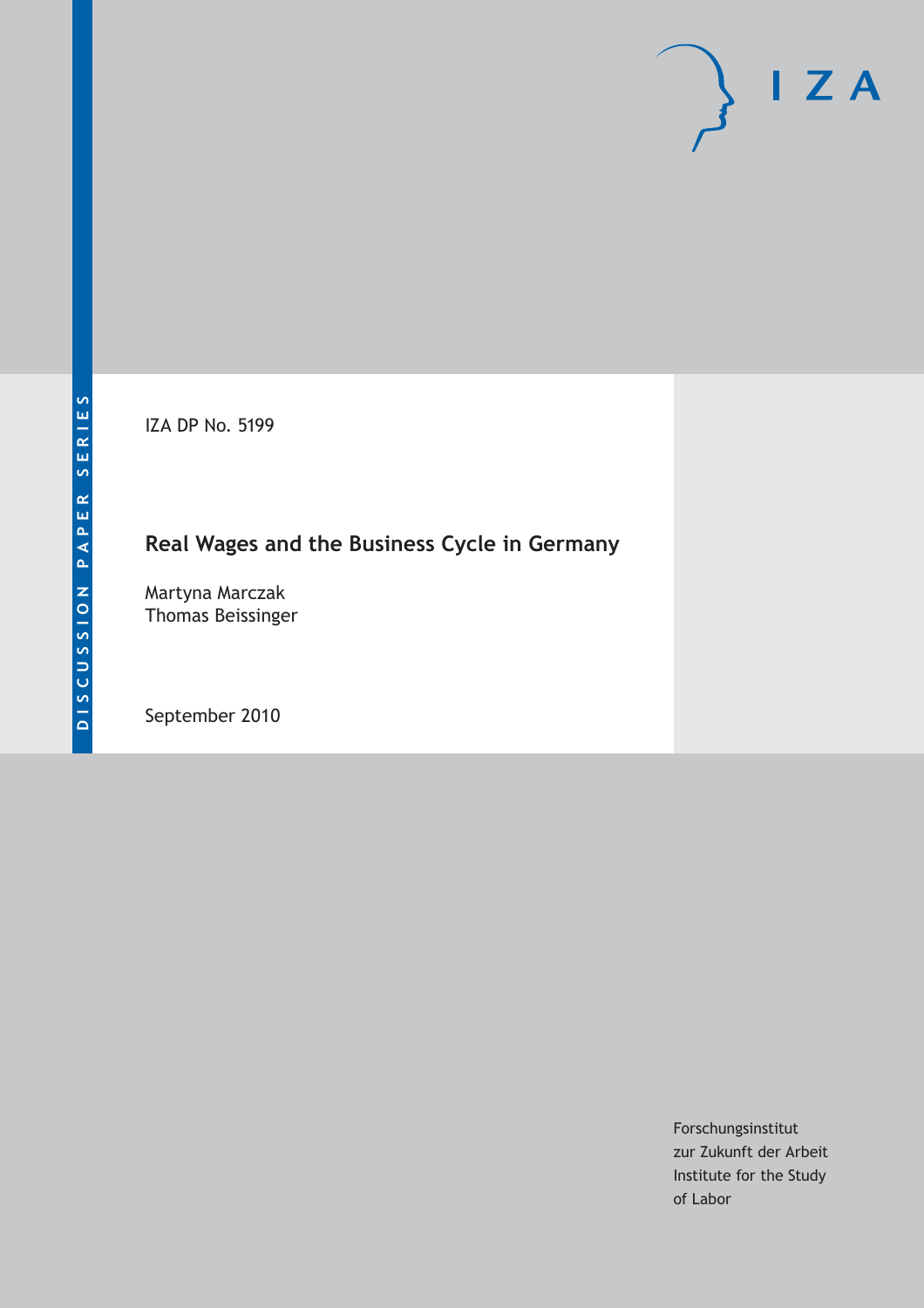# **Real Wages and the Business Cycle in Germany**

### **Martyna Marczak**

*University of Hohenheim* 

### **Thomas Beissinger**

*University of Hohenheim and IZA* 

### Discussion Paper No. 5199 September 2010

IZA

P.O. Box 7240 53072 Bonn Germany

Phone: +49-228-3894-0 Fax: +49-228-3894-180 E-mail: iza@iza.org

Any opinions expressed here are those of the author(s) and not those of IZA. Research published in this series may include views on policy, but the institute itself takes no institutional policy positions.

The Institute for the Study of Labor (IZA) in Bonn is a local and virtual international research center and a place of communication between science, politics and business. IZA is an independent nonprofit organization supported by Deutsche Post Foundation. The center is associated with the University of Bonn and offers a stimulating research environment through its international network, workshops and conferences, data service, project support, research visits and doctoral program. IZA engages in (i) original and internationally competitive research in all fields of labor economics, (ii) development of policy concepts, and (iii) dissemination of research results and concepts to the interested public.

IZA Discussion Papers often represent preliminary work and are circulated to encourage discussion. Citation of such a paper should account for its provisional character. A revised version may be available directly from the author.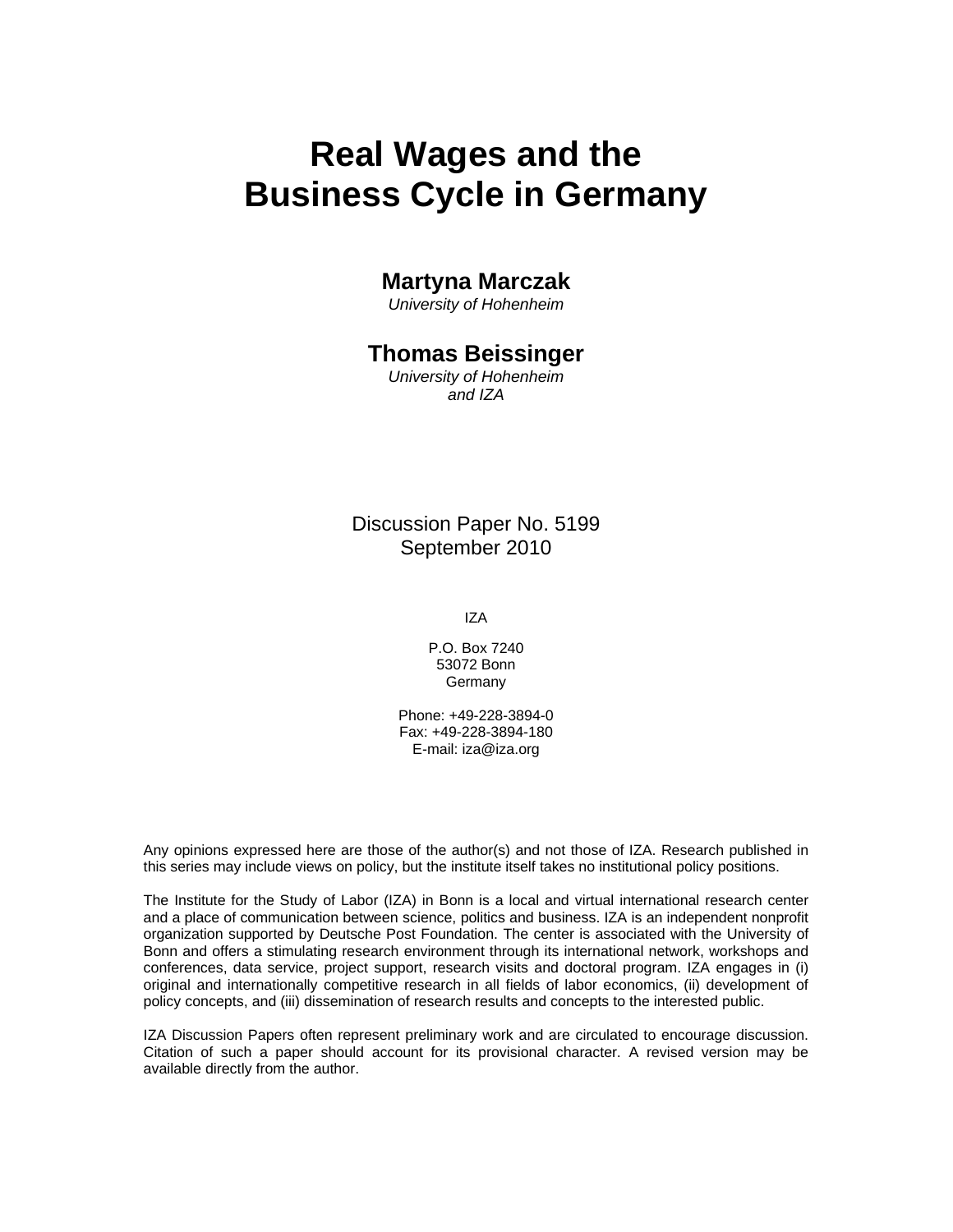IZA Discussion Paper No. 5199 September 2010

### **ABSTRACT**

## **Real Wages and the Business Cycle in Germany\***

This paper establishes stylized facts about the cyclicality of real consumer wages and real producer wages in Germany. As detrending methods we apply the deterministic trend model, the Beveridge-Nelson decomposition, the Hodrick-Prescott filter, the Baxter-King filter and the structural time series model. The detrended data are analyzed both in the time domain and in the frequency domain. The great advantage of an analysis in the frequency domain is that it allows to assess the relative importance of particular frequencies for the behavior of real wages. In the time domain we find that both real wages display a procyclical pattern and lag behind the business cycle. In the frequency domain the consumer real wage lags behind the business cycle and shows an anticyclical behavior for shorter time periods, whereas for longer time spans a procyclical behavior can be observed. However, for the producer real wage the results in the frequency domain remain inconclusive.

JEL Classification: E32, C22, C32, J30

Keywords: real wages, business cycle, frequency domain, time domain, Germany, trend-cycle decomposition, structural time series model, phase angle

Corresponding author:

-

Martyna Marczak University of Hohenheim Department of Economics Schloss, Museumsfluegel D-70593 Stuttgart Germany E-mail: marczak@uni-hohenheim.de

<sup>\*</sup> We thank Anita C. Bott, Jacques J.F. Commandeur, Irma Hindrayanto, Kurt Jetter, the participants of the WIEM 2010 conference in Warsaw and the participants of the annual congress of the German Economic Association 2010 in Kiel for helpful comments.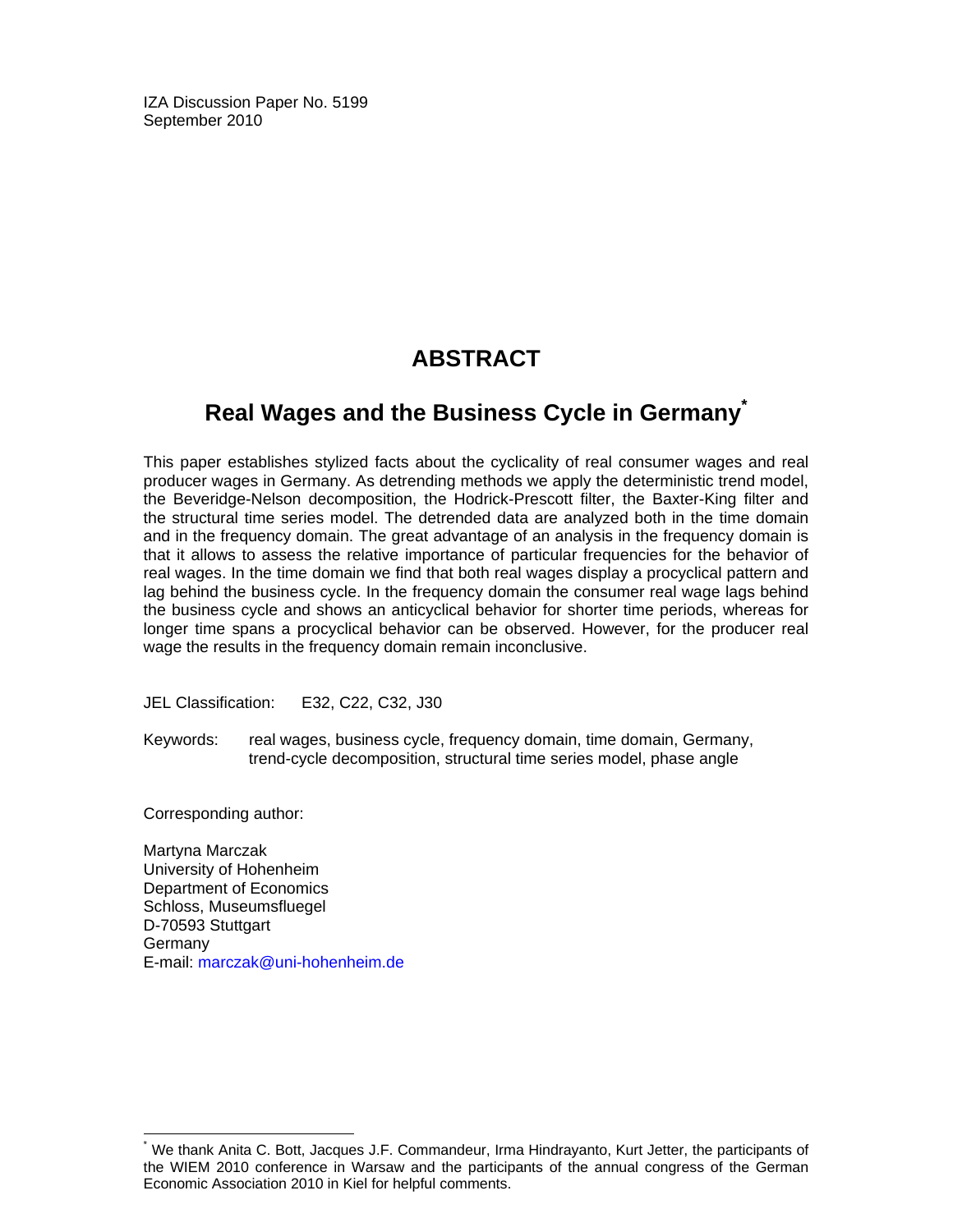### 1 Introduction

At least since Keynes (1936) claimed in his General Theory that an increase in employment can only occur with a simultaneous decline in real wages, macroeconomists are debating about whether real wages are anticyclical, procyclical or do not exhibit any systematic relationship with the business cycle. A clarification of this issue could shed some light on the main sources of macroeconomic shocks and thereby be of some use in judgements about the empirical relevance of conflicting macroeconomic theories. A clearer empirical picture about the adjustment of real wages over the business cycle also helps in identifying the sources and features of wages and labor cost dynamics and therefore is of great relevance for monetary policy.

This paper contributes to the literature on the adjustment of aggregate real wages over the business cycle in several ways. First, we analyze the comovements between real wages and the cycle not only in the time domain, but also in the frequency domain. So far, most studies have focussed on the time domain approach and described the comovements between variables by traditional cross–correlations measures. However, as has been pointed out by Hart et al. (2009), in the time domain the observed cyclical behavior of the real wage hides a range of economic influences that give rise to cycles of different length and strength, thereby producing a distorted picture of real wage cyclicality. The great advantage of an analysis in the frequency domain is that it allows to assess the relative importance of particular frequencies for the behavior of real wages.

Second, it is analyzed whether the empirical results are robust to the method used to extract the cycle from the data. More specifically, we apply the deterministic trend model, the Beveridge–Nelson decomposition, the Hodrick–Prescott filter, the Baxter–King filter and the structural time series model of Harvey (1989) to the time series of aggregate real wages and gross domestic product. Since it is well known from the literature that the results may also be influenced by the price deflator used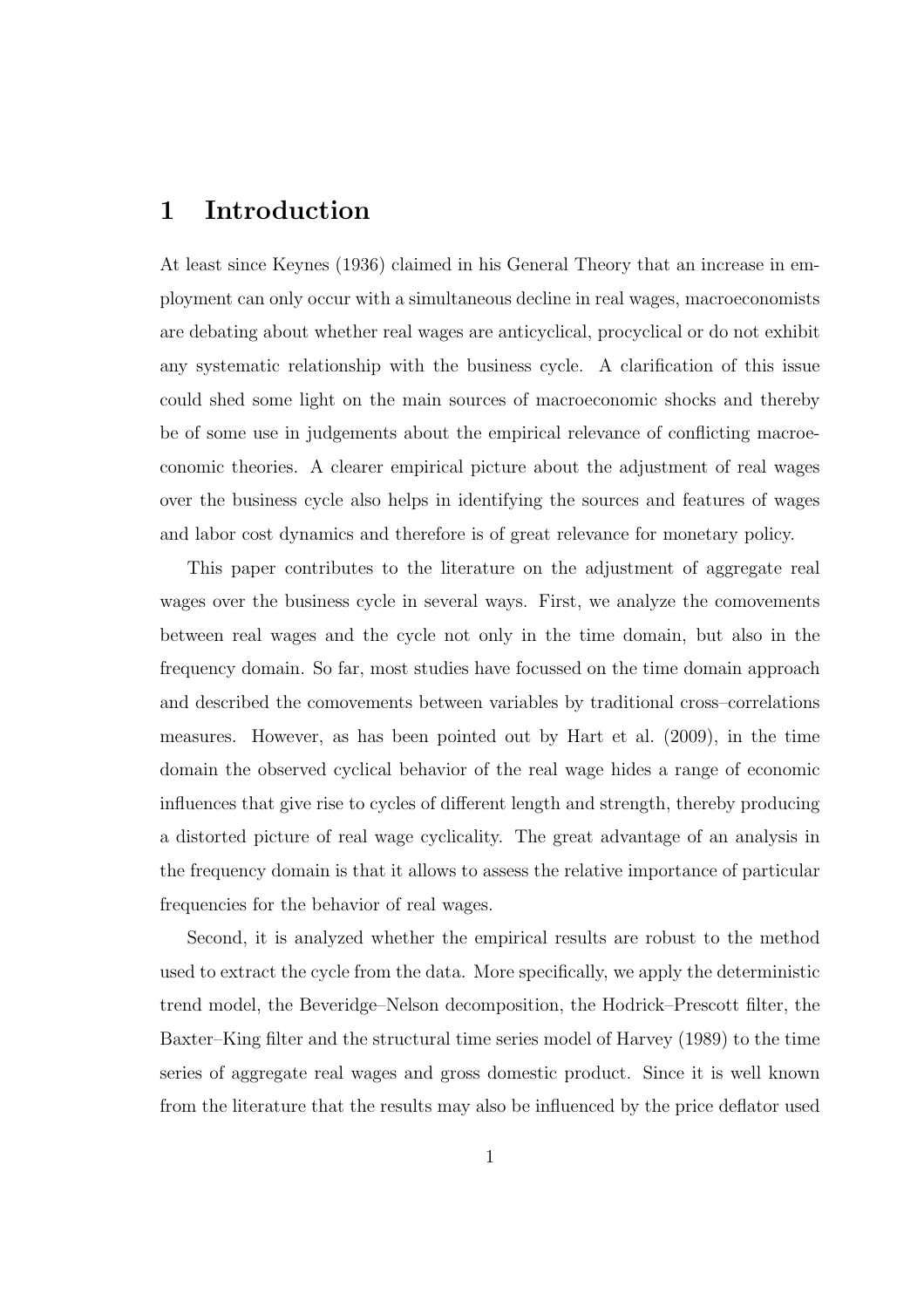to compute real wages, we take this into account by considering both producer real wages and consumer real wages.

Third, we analyze the real wage behavior for the economy as a whole whereas many studies only consider real wages in the manufacturing sector, as for example in the recent study of the wage dynamics network of the ECB on real wage behavior in the OECD, see Messina et al.  $(2009)^1$  Because of the much larger shares of the non-manufacturing sector in total output and employment, empirical results for the economy as a whole are certainly preferable.

Forth, whereas the question of the cyclicality of real wages in the US has been analyzed in a host of studies (see the surveys of Abraham and Haltiwanger, 1995, and Brandolini, 1995), surprisingly little systematic empirical evidence exists for Germany. This paper tries to fill this gap and provides a detailed picture of the wage dynamics in an economy in which labor unions (still) affect the majority of employment contracts.

The remainder of the paper is organized as follows. In Section 2 we describe our data and then analyze the stochastic properties of the time series. In Section 3 different trend–cycle decompositions are applied to consumer real wages, producer real wages and real GDP. In Section 4 we analyze the comovements between the particular real GDP cycle and the corresponding real wage cycles in the time and frequency domain. Section 5 summarizes and concludes.

## 2 Data and stochastic properties of the series

We use quarterly data for real GDP, consumer real wages and producer real wages in Germany from 1970.Q1 to 2009.Q1 (157 observations). All series that served to generate the project data were seasonally adjusted with the Census-X12-ARIMA

<sup>&</sup>lt;sup>1</sup>In Messina et al. (2009) also time domain and frequency domain methods are used.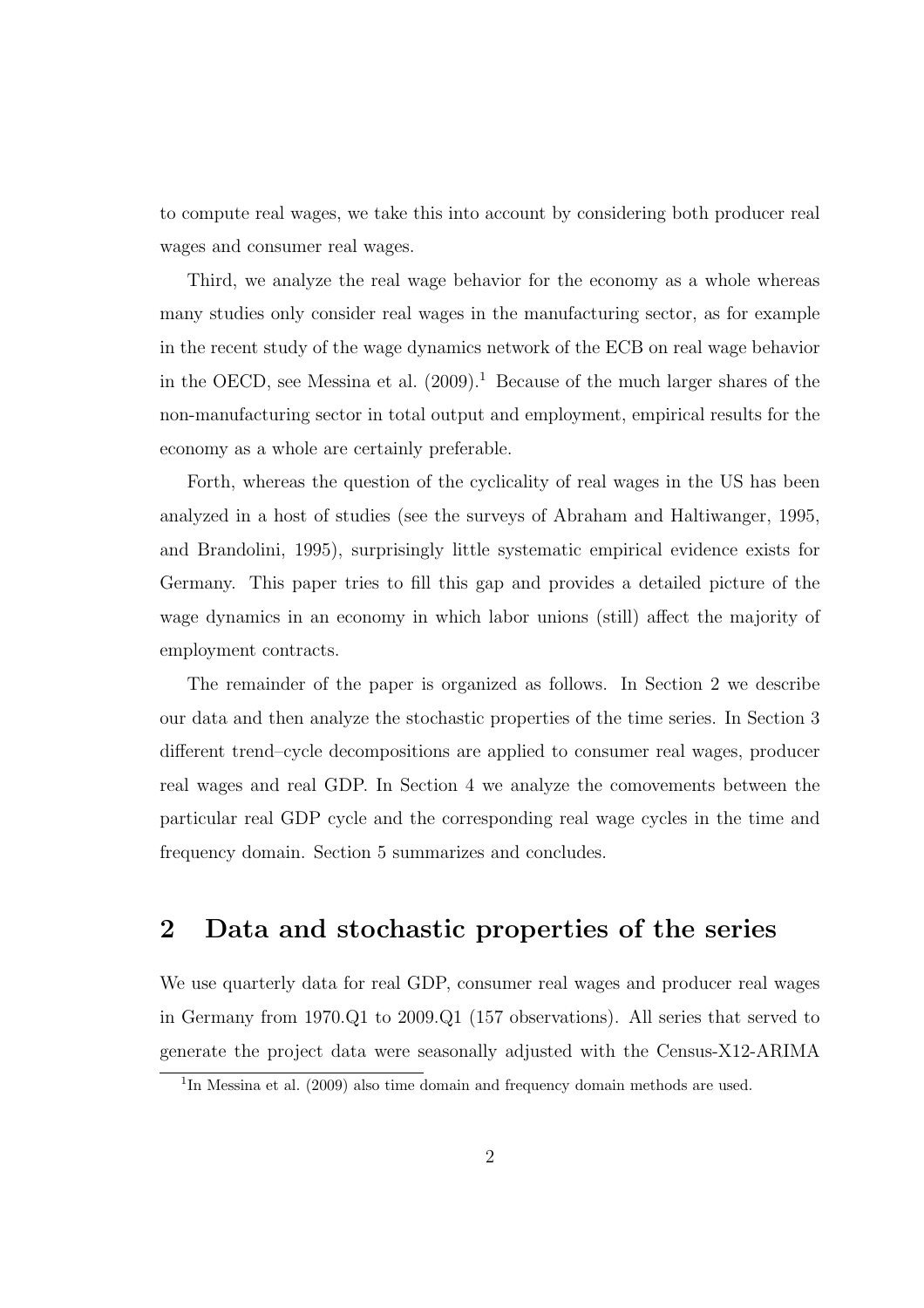procedure. The data prior to 1991.Q1 refers to West Germany and has been linked to the data of unified Germany using annual averages for 1991. The data selection is described in more detail in Appendix A. All generated data are represented in natural logarithms.

Before we undertake the trend-cycle decompositions we study the stochastic properties of the data. We test for unit roots in real GDP and both real wage series applying the augmented Dickey-Fuller (ADF) test and the Phillips-Perron test. In both tests the alternative hypothesis is based on the assumption that the particular series follows a trend–stationary process since all series exhibit a clear upward course. The lag length for the ADF test is determined by the Akaike information criterion (AIC) and Schwartz information criterion (SIC) and its accuracy is then verified with the Ljung-Box test and the Breusch-Godfrey test. The results of both unit root tests show that for all series the unit root hypothesis cannot be rejected using conventional significance levels. Therefore, the underlying stochastic processes are not covariance stationary. We then apply both unit root tests to the first differences of the series. Since the null hypothesis can now be rejected, we conclude that all series are generated by  $I(1)$  processes.

### 3 Identification of the cyclical component

The general framework for the decomposition of each time series into trend and cycle is provided by the following model:

$$
y_t = y_t^g + y_t^c + \varepsilon_t, \qquad t = 1, 2, ..., T
$$
 (1)

where t is a time index and  $y_t$  represents the natural logarithm of the series under consideration, i.e. real GDP, consumer real wages or producer real wages. The series  $y_t$  is decomposed into trend  $y_t^g$  $t_t^g$ , cycle  $y_t^c$  and (possibly) an irregular component  $\varepsilon_t$ . The latter is only relevant in the structural time series model (STSM), whereas it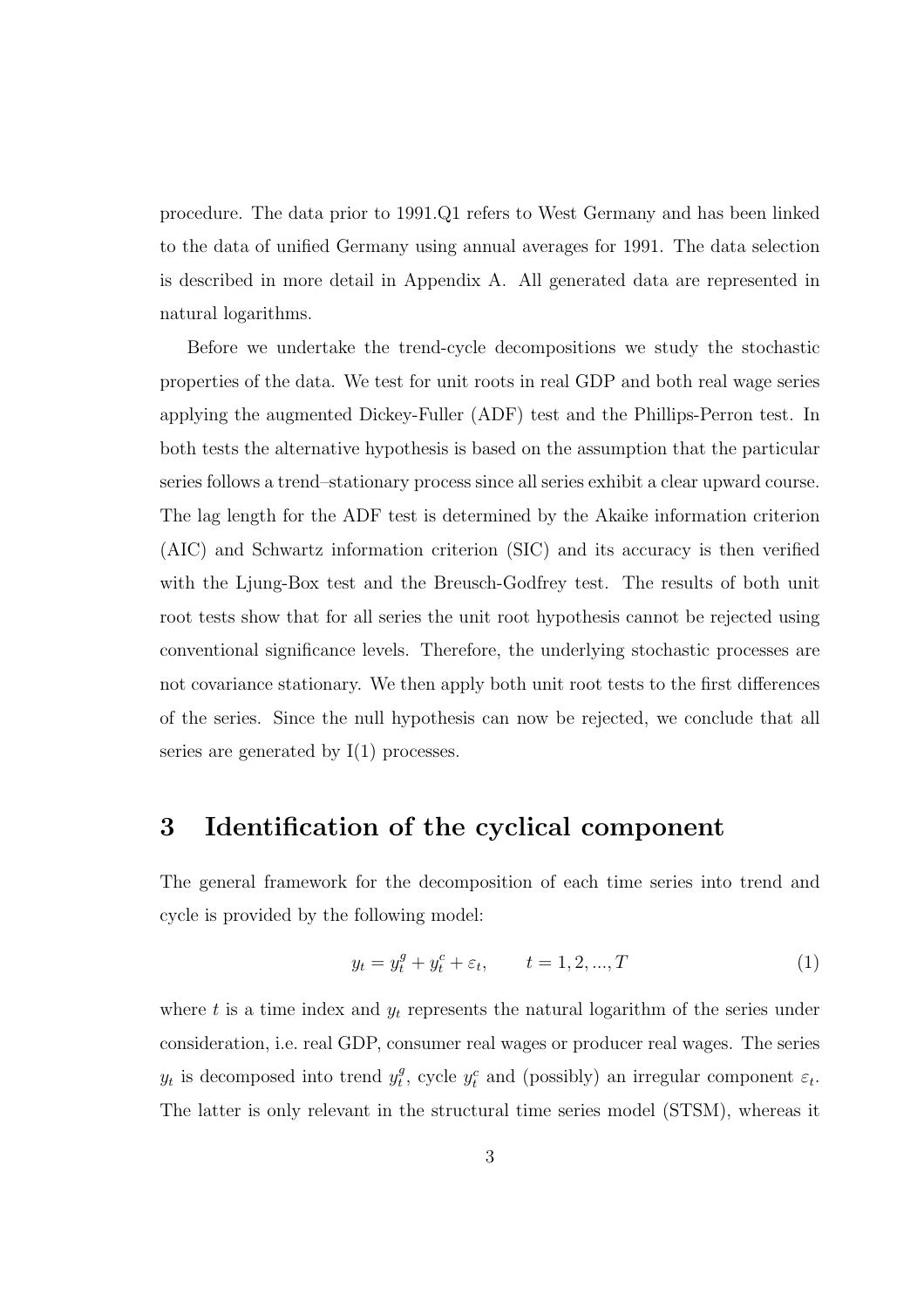is neglected in the other decomposition methods applied in this paper, namely the linear trend model with broken trend (LBT), the Beveridge–Nelson decomposition (BN), the Hodrick–Prescott filter (HP) and the Baxter–King filter (BK). The latter methods assume the variance of  $\varepsilon_t$  to be zero, thereby attributing any disturbance left in the data after the removal of the trend to the cyclical component.

As a first decomposition method we consider the linear trend model. To check whether the time series under consideration is subject to structural breaks we apply the Quandt-Andrews test.<sup>2</sup> For all time series the test clearly rejects the hypothesis of no structural break. The estimated break point is 2002.Q4 for real GDP and 2003.Q1 for both real wages. Based on this result we estimate the following model:

$$
y_t = \alpha_0 + \alpha_1 t + \beta_1 S_{t,k} + \nu_t,
$$
  
\n
$$
S_{t,k} = \begin{cases} t - k, & \text{if } t > k \\ 0, & \text{if } t \le k, \end{cases}
$$
\n(2)

where  $\nu_t$  is generated by a covariance stationary process which is uncorrelated with  $\{y_t\}$  and  $S_{t,k}$  reflects the change in the slope of the trend starting with period k. The results of the OLS estimation of model (2) are reported in Table 1. According to these findings real GDP grows with a (quarterly) rate of 0.57% until 2002.Q4. From 2002.Q4 on its growth slows down by 0.47 percentage points. The growth rate of the consumer real wage equals 0.35% before and -0.33% after the break point. The growth rate of the producer real wage exceeds that of the consumer real wage by 0.17 percentage points over the first period. However, after 2003.Q1 it falls more steeply than in the case of the consumer real wage. The deviations from the growth path, i.e. the residuals of the estimated model, represent the cyclical component, hence  $y_t^c = v_t$ . The examination of the residuals with correlograms and the Ljung-

<sup>&</sup>lt;sup>2</sup>See Andrews (1993). This test overcomes the shortcomings of the commonly used Chow test in that it does not require any previous knowledge about the occurrence of a possible break point. We choose standard 15% as "trimming" level for this test.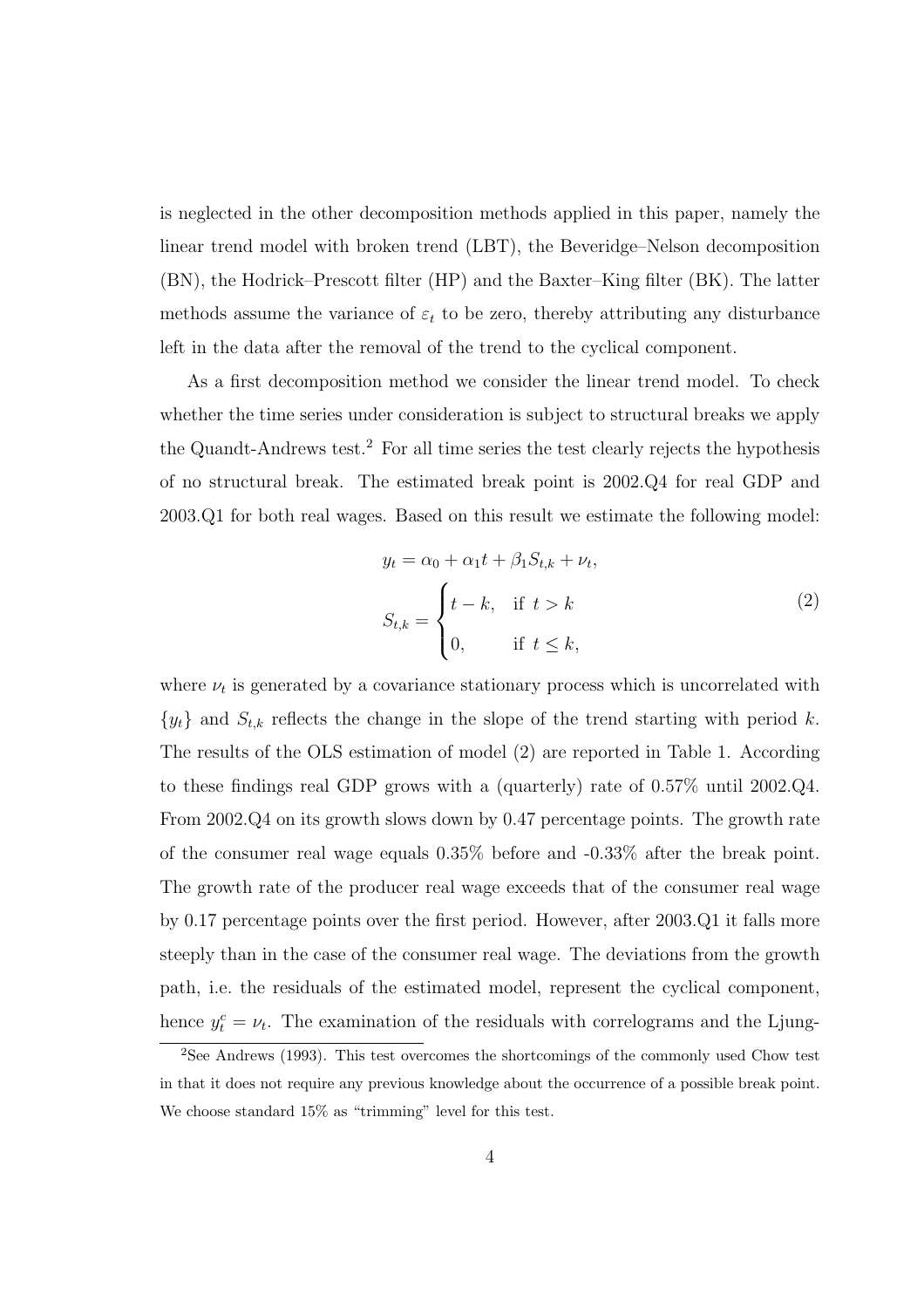Table 1: Estimation of segmented linear trend models for real GDP and real wages

|           | <b>GDP</b>                 | consumer wage | producer wage |  |  |  |  |  |
|-----------|----------------------------|---------------|---------------|--|--|--|--|--|
| regressor | coefficients <sup>a)</sup> |               |               |  |  |  |  |  |
|           | 0.0057                     | 0.0035        | 0.0052        |  |  |  |  |  |
| $t\,$     | (104.21)                   | (59.19)       | (46.87)       |  |  |  |  |  |
| $S_{k,t}$ | $-0.0047$                  | $-0.0068$     | $-0.0112$     |  |  |  |  |  |
|           | $(-10.49)$                 | $(-13.4)$     | $(-11.77)$    |  |  |  |  |  |
| constant  | 5.544                      | 2.385         | 2.173         |  |  |  |  |  |
|           | (1278.237)                 | (510.194)     | (246.321)     |  |  |  |  |  |

a) t-values in parentheses. Number of observations: 157. Break point  $k = 132$  for real GDP and  $k = 133$  for real wages.

Box test indicate that the obtained cycles of real GDP and real wages follow a persistent  $AR(1)$  process. This is confirmed by the results of the ADF test applied to each of these cycles. The hypothesis of a unit root cannot be rejected at the 5% significance level in each case. Since the LBT cycles do not satisfy the stationarity condition which is needed for the comovement analysis, we exclude the LBT cycles from further analysis.

As has been shown in Section 2, both real GDP and real wages are difference– stationary processes. For this case, a suitable decomposition method has been suggested by Beveridge and Nelson  $(1981)$ . The BN decomposition assumes a I $(1)$ process for the examined series and regards the trend as a prediction of future values of the series. The decomposition leads to a trend component which is a random walk with drift and to a covariance stationary cyclical component which are correlated with each other. In this respect, the BN decomposition differs from the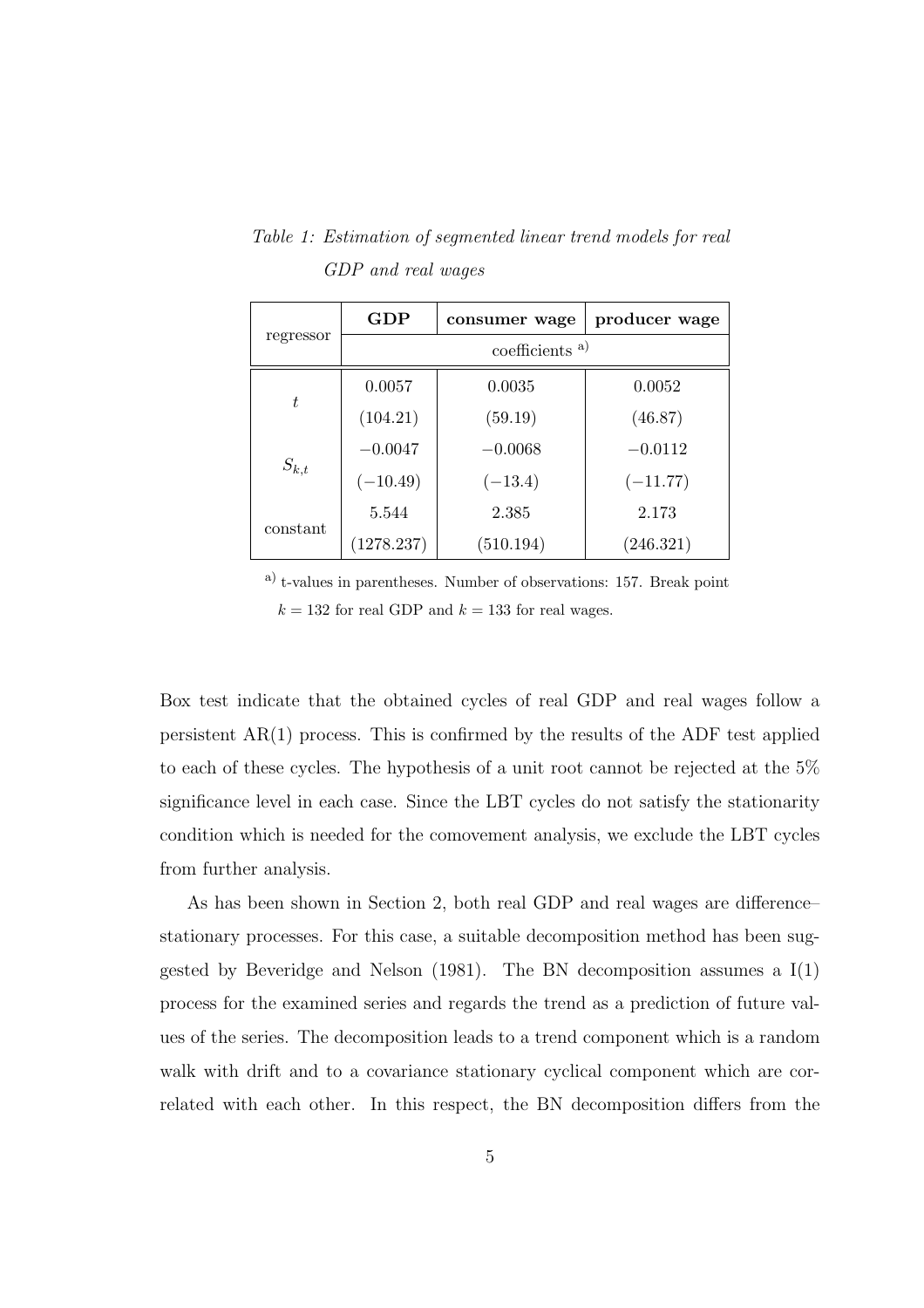LBT model with its strong assumption of zero correlation between trend and cycle. However, the BN decomposition also bears some problems. For example, it requires an ARMA specification for the examined series but since distinct ARMA models can suit the data, different forecasts can result from these models. That in turn implies different trends and cycles. Furthermore, the a priori assumption about the trend being a random walk is somewhat controversial. Another problematic issue concerns the variance of the trend that could even exceed that of the series.

The procedure determining the trend and cycle requires truncation of infinite sums and is associated with heavy computational burden. In order to reduce these costs, different resolution methods have been proposed in the literature.<sup>3</sup> In this paper, we take the approach of Newbold (1990) which is based on the ARIMA $(p, 1, q)$ representation of the series.<sup>4</sup> The BN cycle can be described as:

$$
y_t^c = \sum_{j=1}^q [\hat{z}_t(j) - \mu] + (1 - \phi_1 - \dots - \phi_p)^{-1} \sum_{j=1}^p \sum_{i=j}^p \phi_i [\hat{z}_t(q - j + 1) - \mu], \quad (3)
$$

where  $\hat{z}_t(k)$  denotes the k-periods ahead forecast of  $z = \Delta y$  made in period t.  $\phi_j$  is the AR coefficient at lag j and  $\mu$  is the mean of the process  $\{z_t\}$ . To isolate the cycle using (3) we have to identify the best ARMA specification for the first differences of real GDP and real wages. In doing so, we rely on the information criteria (AIC and SIC) beginning with an AR(4) model for each of the series in first differences. Since ARMA modeling technique aims at a parsimonious representation we reduce the number of AR terms and then optionally add some MA terms and compare all models with regard to the values of AIC and SIC. The initially considered AR(4) specification turns out to be the most suitable one. Next, we examine the residuals

<sup>3</sup>See, for example, Cuddington and Winters (1987), Miller (1988) and the more recent work of Morley (2002).

<sup>&</sup>lt;sup>4</sup>According to Wold's theorem, each covariance stationary process has a  $MA(\infty)$  representation which is also consistent with an  $ARMA(p, q)$  representation. Therefore, each I(1) process in first differences has an  $ARMA(p, q)$  representation.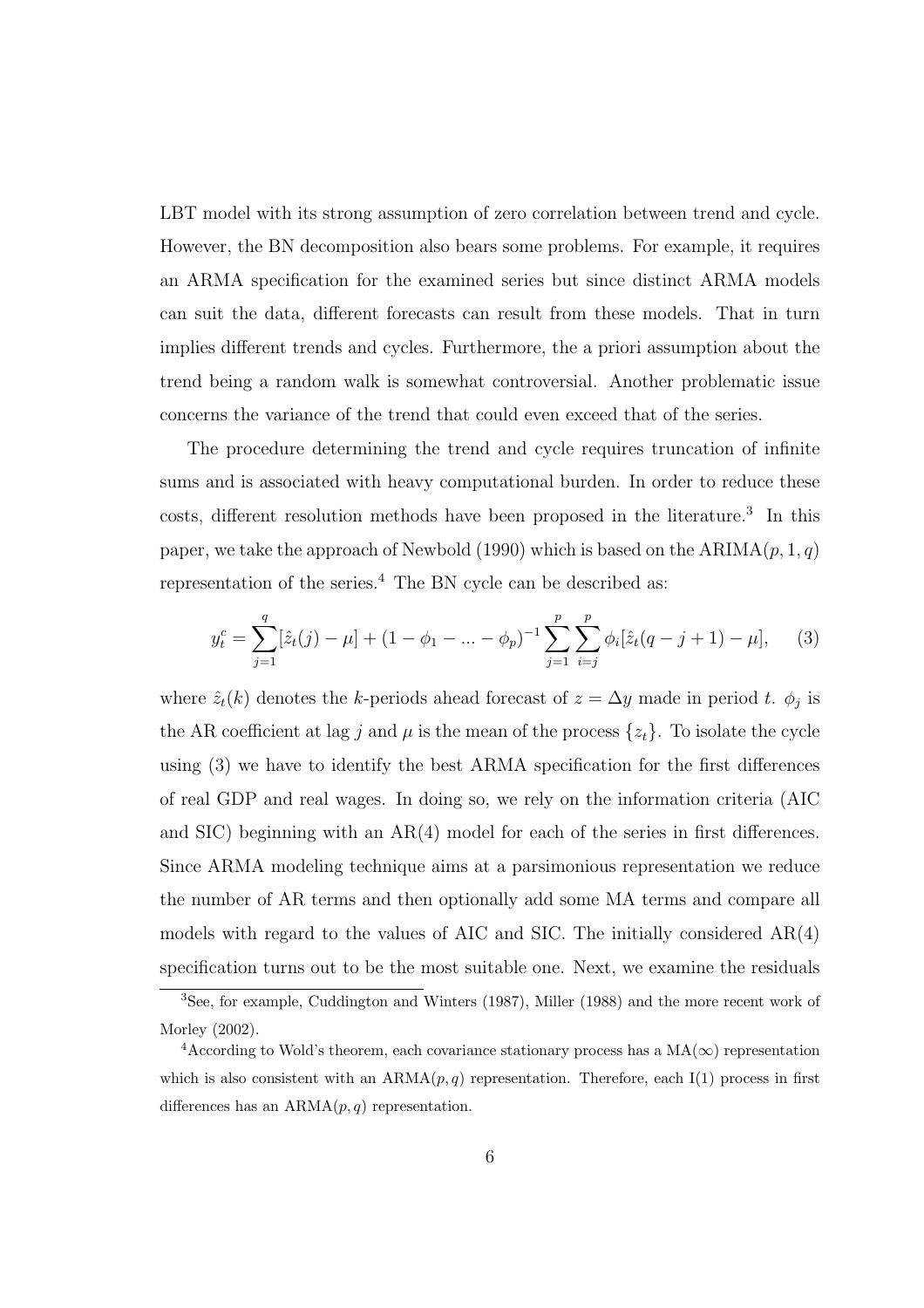from this model with the Ljung-Box test and the Breusch-Godfrey test. We find no evidence for serial correlation of the residuals in the case of real GDP as well as the real producer wage in first differences, respectively. Hence, for these series we choose an AR(4) model. As for the first differences of the real consumer wage, the residual autocorrelation vanishes after including an additional lag, so we finally end up with an AR(5) specification. Inserting the forecasts based on the selected models in (3) yields the cyclical components of real GDP and real wages.

As the next trend-cycle decompositions we use linear filters, the HP filter and the BK filter, which have proven popular in macroeconomic applications.<sup>5</sup> A great advantage of these methods can be seen in the fact that they are able to render the data stationary. They also avoid modeling of the series in contrast to, e.g. , the BN decomposition. However, the results of both filters are not without problems if they are applied to series which are generated by nonstationary processes. It has been shown in the literature that in this case the HP filter induces spurious cycles.<sup>6</sup> This is due to the fact that the frequency components of the resulting series have business cycle periodicity even though there are no important transitory fluctuations in the original data. As regarding the critique of the BK filter application for nonstationary series, Murray (2003) demonstrates that the first difference of an integrated trend enters the filtered series. As a result, the spectral properties of the filtered series depend on the trend in the unfiltered series. Because of the nonstationarity of the analyzed series the cycles obtained with the HP and the BK filter should be interpreted with some caution.

Finally, we consider structural time series models, which are defined in terms of unobserved components that have a direct economic interpretation.<sup>7</sup> The initial

<sup>5</sup>As suggested by Hodrick and Prescott (1980), for the HP filter we use the value 1600 for the smoothing parameter.

<sup>6</sup>See, for example, Cogley and Nason (1995) and Harvey and Jaeger (1993).

<sup>&</sup>lt;sup>7</sup>See Harvey (1989, pp. 44–49).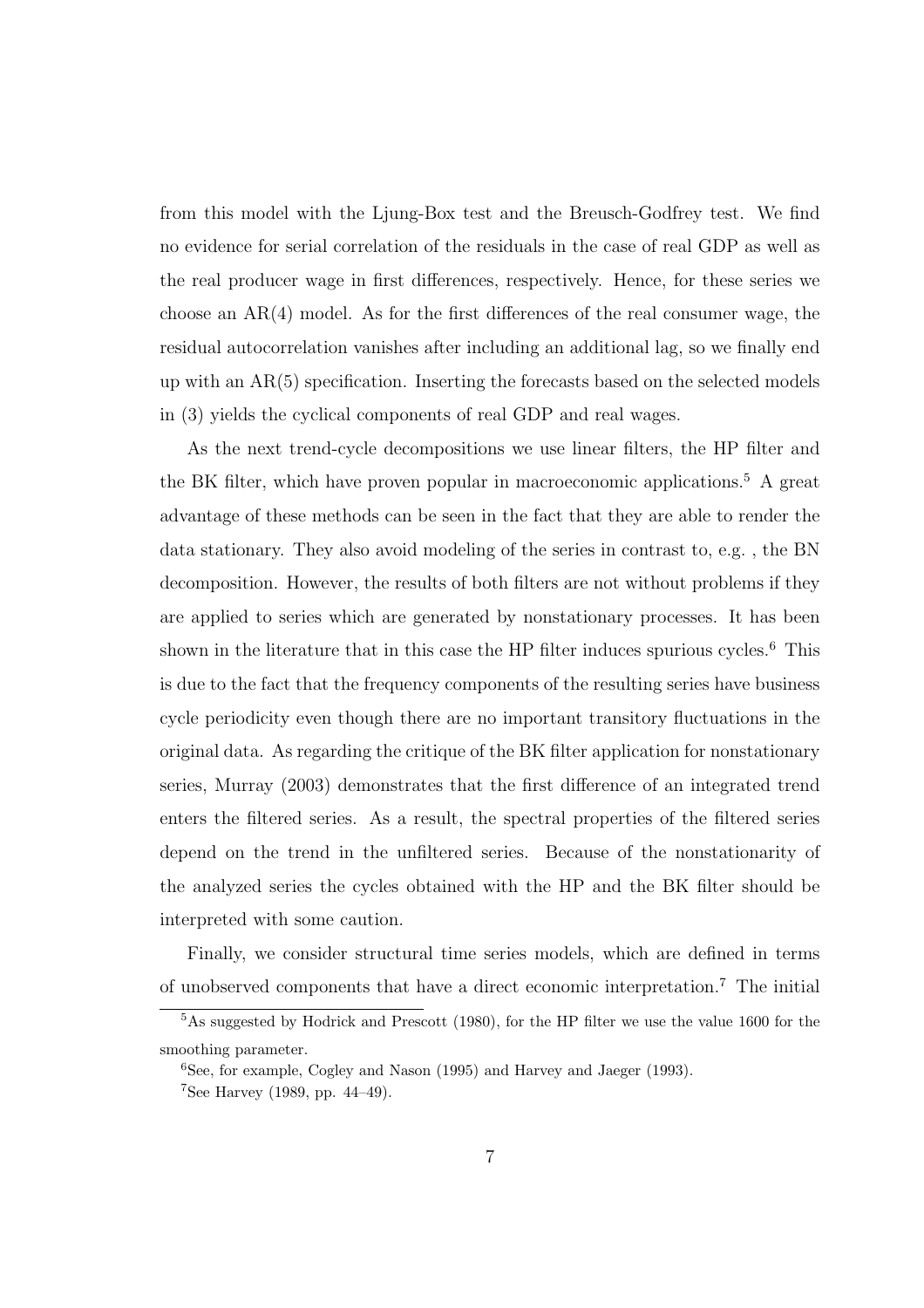specification of the model structure is left to the researcher. Within this framework, the data decide on the characteristics of the particular component. In contrast to the ad hoc filtering approaches, such as the HP and the BK filter, structural time series models rely on the stochastic properties of the data. Moreover, as opposed to ARMA modeling they do not aim at a parsimonious specification. It is quite probable that a parsimonious ARMA model identified by means of standard techniques (e.g. correlograms) does not exhibit properties expected from the examined series. For instance, it could reject cyclical behavior of a series even though such a behavior does really exist. Unfortunately, finding a "correct" model specification inevitably also remains a problem in the case of structural time models.

In this paper, we adopt the model as in eq. (1) and assume that the irregular component  $\varepsilon_t$  is normally, independent and identically distributed with variance  $\sigma_{\varepsilon}^2$ .

$$
\varepsilon_t \sim \mathcal{NID}(0, \sigma_\varepsilon^2) \tag{4}
$$

The stochastic trend component  $y_t^g$  $t_t^g$  can be formulated as follows:<sup>8</sup>

$$
y_{t+1}^g = y_t^g + \beta_t + \eta_t, \qquad \eta_t \sim \mathcal{NID}(0, \sigma_\eta^2)
$$
  

$$
\Delta^m \beta_{t+1} = (1 - L)^m \beta_{t+1} + \zeta_t, \qquad \zeta_t \sim \mathcal{NID}(0, \sigma_\zeta^2)
$$
 (5)

The variable  $\beta_t$  is the slope of the trend and the scalar  $m (m = 1, 2, 3, ...)$  is the order of the slope. If the slope follows an  $I(m)$  process then the trend is  $I(m + 1)$ . In case of  $m = 1$  the trend is called local linear trend. Imposing restrictions on the variances  $\sigma_{\eta}^2$  and  $\sigma_{\zeta}^2$  leads to various trend forms. With  $m=1$  and  $\sigma_{\eta}^2=\sigma_{\zeta}^2=0$  one obtains a deterministic linear trend. The assumption  $\sigma_{\zeta}^2 = 0$  together with  $m = 1$ implies that the trend is a random walk, whereas  $\sigma_{\eta}^2 = 0$  along with  $m = 1$  results in a relatively smooth I(2) trend component. If one needs to model an even smoother trend component the trend is supposed to be of higher order  $(m > 1)$ . The cycle  $y_t^c$ 

<sup>8</sup>See Koopman et al. (2009, S. 55-56).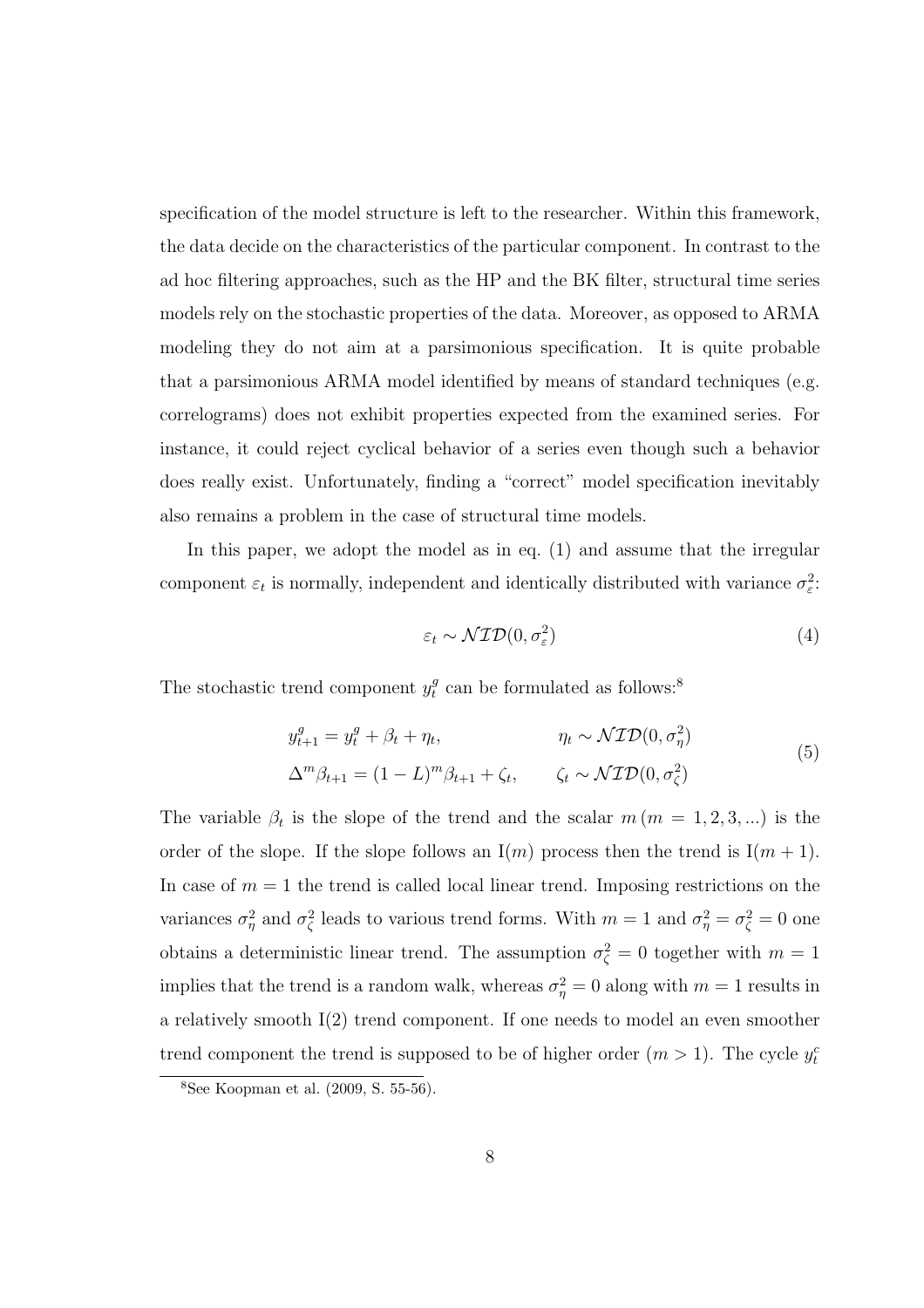is defined as:<sup>9</sup>

$$
\begin{bmatrix} y_{t+1}^c \\ y_{t+1}^{c*} \\ \vdots \\ y_{t+1}^{c*} \end{bmatrix} = \rho \begin{bmatrix} \cos(\omega) & \sin(\omega) \\ -\sin(\omega) & \cos(\omega) \end{bmatrix} \begin{bmatrix} y_t^c \\ y_t^{c*} \end{bmatrix} + \begin{bmatrix} \chi_t \\ \chi_t^* \end{bmatrix},
$$
\n
$$
\begin{bmatrix} \chi_t \\ \chi_t^* \end{bmatrix} \sim \mathcal{NID}(\mathbf{0}, \sigma_\chi^2 \mathbf{I}_2),
$$
\n(6)

where  $y_t^{c*}$  is an auxiliary variable,  $\omega$  denotes the frequency  $(0 \le \omega \le \pi)$  and  $\rho$  is the damping factor  $(0 \le \rho \le 1)$ . The period p of the cycle is therefore  $p = 2\pi/\omega$ . If  $\omega = 0$  or  $\omega = \pi$ , the VAR(1) process in (6) collapses into an AR(1) process. The variance  $\sigma_{\chi}^2$  is given as  $\sigma_{\chi}^2 = \sigma_c^2(1-\rho^2)$ , where  $\sigma_c^2$  is the variance of the cycle so that with  $\rho = 1$  the cycle is reduced to a deterministic and covariance stationary process. For all three series we start with the general formulation of the model with no variance restriction (model 1), but we constrain the trend specification to the local linear trend  $(m = 1)$ . The whole model is estimated by maximum likelihood with the Kalman filter. The Kalman smoothing provides the estimates of the trend and cycle component. The estimated model parameters, called hyperparameters, that refer to real GDP are reported in Table 2. A high value of  $\sigma_{\eta}^2$  relative to  $\sigma_{\chi}^2$ indicates an erratic trend component and a damped cycle component. Since this result seems rather implausible, in the next step we apply the restriction  $\sigma_{\eta}^2 = 0$ ensuring bigger deviations of the cycle than in the general model (see Table 2, model 2). The cycle extracted from the restricted model does coincide better with the German history of booms and recessions. The results of a likelihood ratio (LR) test also confirm the validity of the variance restriction. For the consumer real wage, the initial model leads to a deterministic cyclical component so in this case we reject the general model, too (see Table 3). We enforce the cyclical component to be stochastic

<sup>9</sup>See Koopman et al. (2009, p. 63), Koopman et al. (2008, p. 23) und Harvey and Streibel (1998). Clark (1989) suggests to describe the cycle as an AR(2) process. Harvey and Trimbur (2003) generalize the trigonometric version in (6) to cycles of higher order.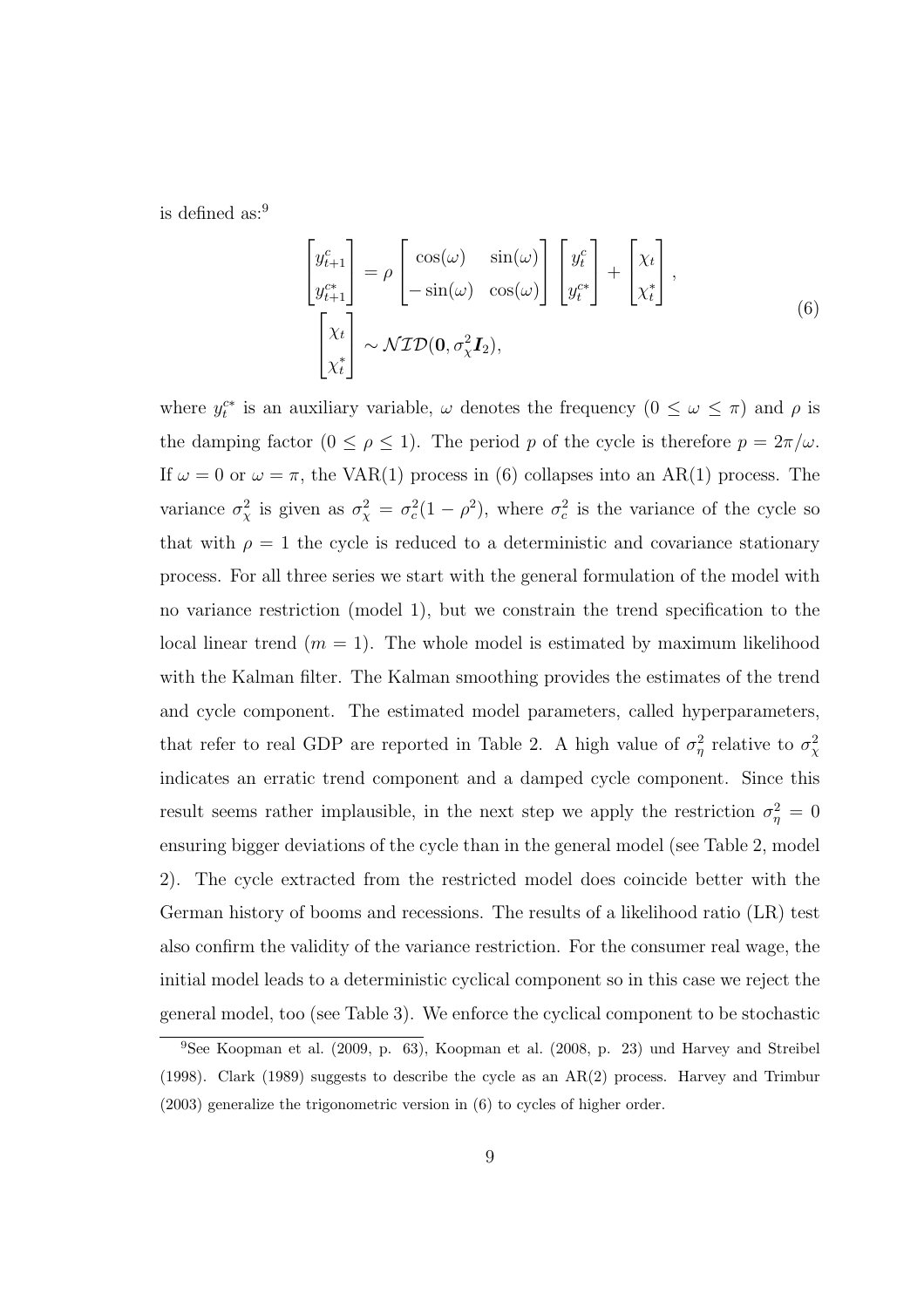Table 2: Estimation of the general and restricted trend-cycle model for real GDP

| model                                                                        | $\sigma_{\varepsilon}^2$ | $\sigma^2_{\zeta}$ |        |                                 | $\omega$ | $R_{D}^{\text{2 b}}$ |  |
|------------------------------------------------------------------------------|--------------------------|--------------------|--------|---------------------------------|----------|----------------------|--|
| 1) no restrictions   0,865   74,98   0,215   11,734   0,976   0,234   0,0545 |                          |                    |        |                                 |          |                      |  |
| 2) $\sigma_n^2 = 0$                                                          | 5,032                    | 0,449              | 67,683 | $\vert 0.929 \vert 0.194 \vert$ |          | 0,0469               |  |

a) The estimated variances have been multiplied by  $10^6$ .

<sup>b)</sup> The coefficient of determination  $R_D^2$  is based on the first differences of the observed series.

Table 3: Estimation of three trend-cycle models for the consumer real wage

|                             | hyperparameter <sup>a)</sup> |              |                     |                    |       |          |                  |
|-----------------------------|------------------------------|--------------|---------------------|--------------------|-------|----------|------------------|
| model                       | $\sigma_{\varepsilon}^2$     | $\sigma_n^2$ | $\sigma_{\gamma}^2$ | $\sigma_{\rm v}^2$ |       | $\omega$ | $R_D^{\rm 2~b)}$ |
| 1) no restrictions, $m = 1$ | 24,187                       | 22,883       | 1,862               | $\overline{0}$     |       | 0,499    | 0,0964           |
| 2) $\sigma_n^2 = 0, m = 1$  | 33,166                       |              | 3,298               | 1,102              | 0,966 | 0,468    | 0,0697           |
| 3) $\sigma_n^2 = 0, m = 2$  | 22,482                       |              | 0,004               | 26,537             | 0,957 | 0,153    | 0,0498           |

 $^{\rm a)}$  The estimated variances have been multiplied by  $10^6$ 

<sup>b)</sup> The coefficient of determination  $R_D^2$  is based on the first differences of the observed series

by assuming  $\sigma_{\eta}^2 = 0$ . However, the irregular term becomes the most important component in explaining the consumer real wage variation and the cycle has a high frequency (see Table 3, model 2). These problems are eliminated if we allow for a smoother trend by setting  $m = 2$  (see Table 3, model 3). We proceed similarly with the model identification for the producer real wage, hence we choose the trendcycle model with  $\sigma_{\eta}^2 = 0$  and  $m = 2$ . The estimation results are summarized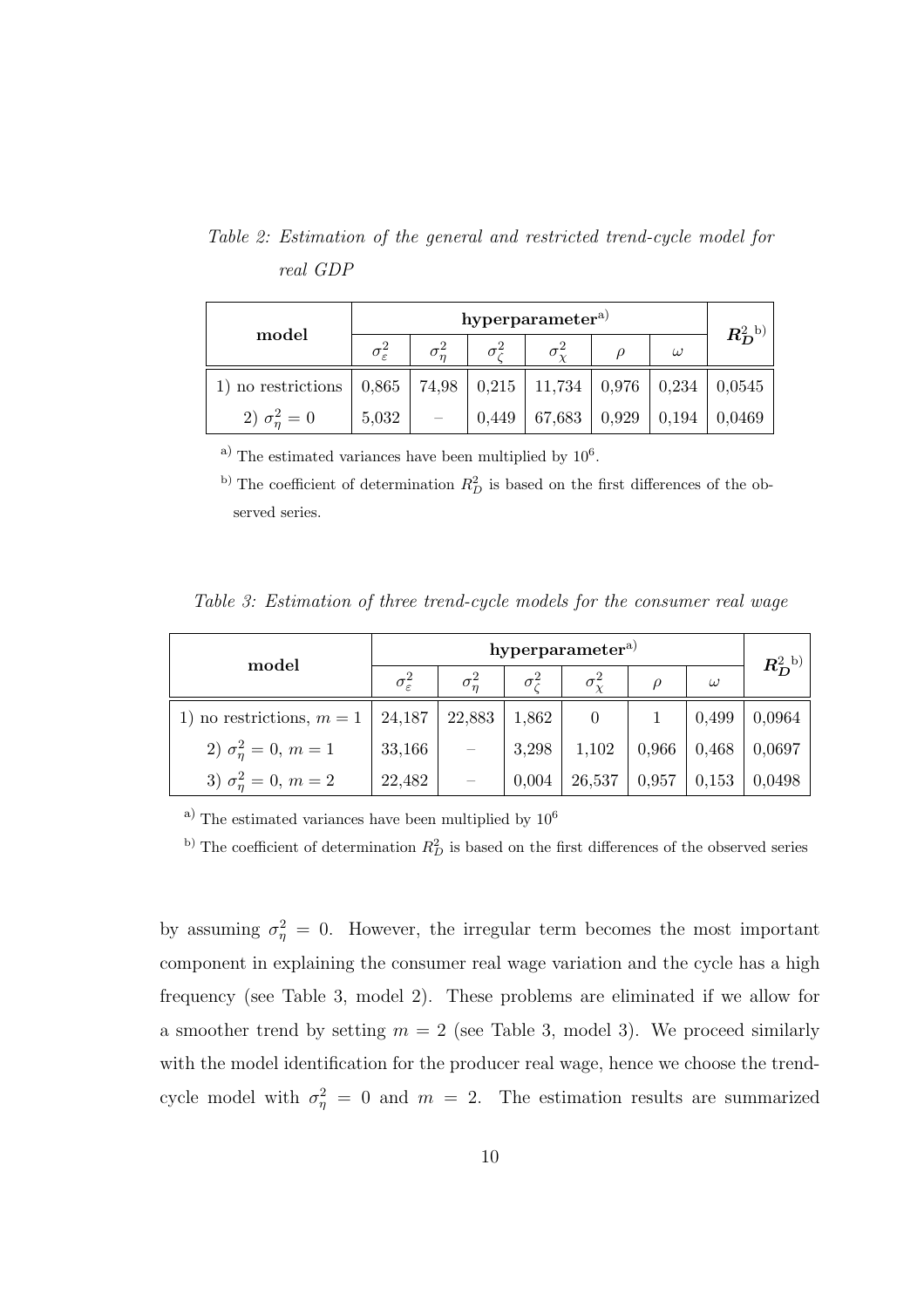|                                 | hyperparameter <sup>a)</sup> |              |                       |                    |        |          |                  |
|---------------------------------|------------------------------|--------------|-----------------------|--------------------|--------|----------|------------------|
| model                           | $\sigma_{\varepsilon}^2$     | $\sigma_n^2$ | $\sigma_{\epsilon}^2$ | $\sigma_{\rm v}^2$ | $\rho$ | $\omega$ | $R_D^{\rm 2~b)}$ |
| 1) no restrictions, $m = 1$     | 14,894                       | 61,212       | 9,687                 |                    |        | 0,542    | 0,119            |
| 2) $\sigma_{\eta}^2 = 0, m = 1$ | 30,67                        |              | 12,293                | 10,776             | 0,928  | 0,505    | 0,0901           |
| 3) $\sigma_n^2 = 0, m = 2$      | 10,39                        |              | 0,009                 | 73,623             | 0,947  | 0,203    | 0,0914           |

in Table 4. Following e.g. Harvey and Koopman (1992) and Commandeur and Table 4: Estimation of three trend-cycle models for the producer real wage

a) The estimated variances have been multiplied by  $10^6$ 

<sup>b)</sup> The coefficient of determination  $R_D^2$  is based on the first differences of the observed series

Koopman (2007), we then check all selected models with the following diagnostic tests: the Ljung-Box autocorrelation test, the Goldfeld-Quandt heteroscedasticity test and the Bowman-Shenton normality test. In all cases, we cannot reject the hypothesis of no autocorrelation at the 5% significance level. The heteroscedasticity test finds evidence against the homoscedasticity assumption only for the consumer real wage, whereas the Bowman-Shenton test indicates violation of the normality assumption for all series. Nevertheless, since the main concern of time series analysis is the autocorrelation problem we can conclude that these models provide a satisfying specification of the data generating process.

In Figure 1, we depict the cyclical component for real GDP for the different detrending methods outlined above. One can easily recognize the periods of booms and recessions that Germany has experienced since 1970. The first recessions occur as a result of the first and second oil crisis 1974–75 and 1980–82.<sup>10</sup> After a relatively weak recovery in the second half of the 1980s one can observe a clear boom phase

<sup>10</sup>We do not interpret the large negative values at the beginning of the sample in the case of the LBT and HP cycles since they could be caused by problematic behavior of these methods at the bounds.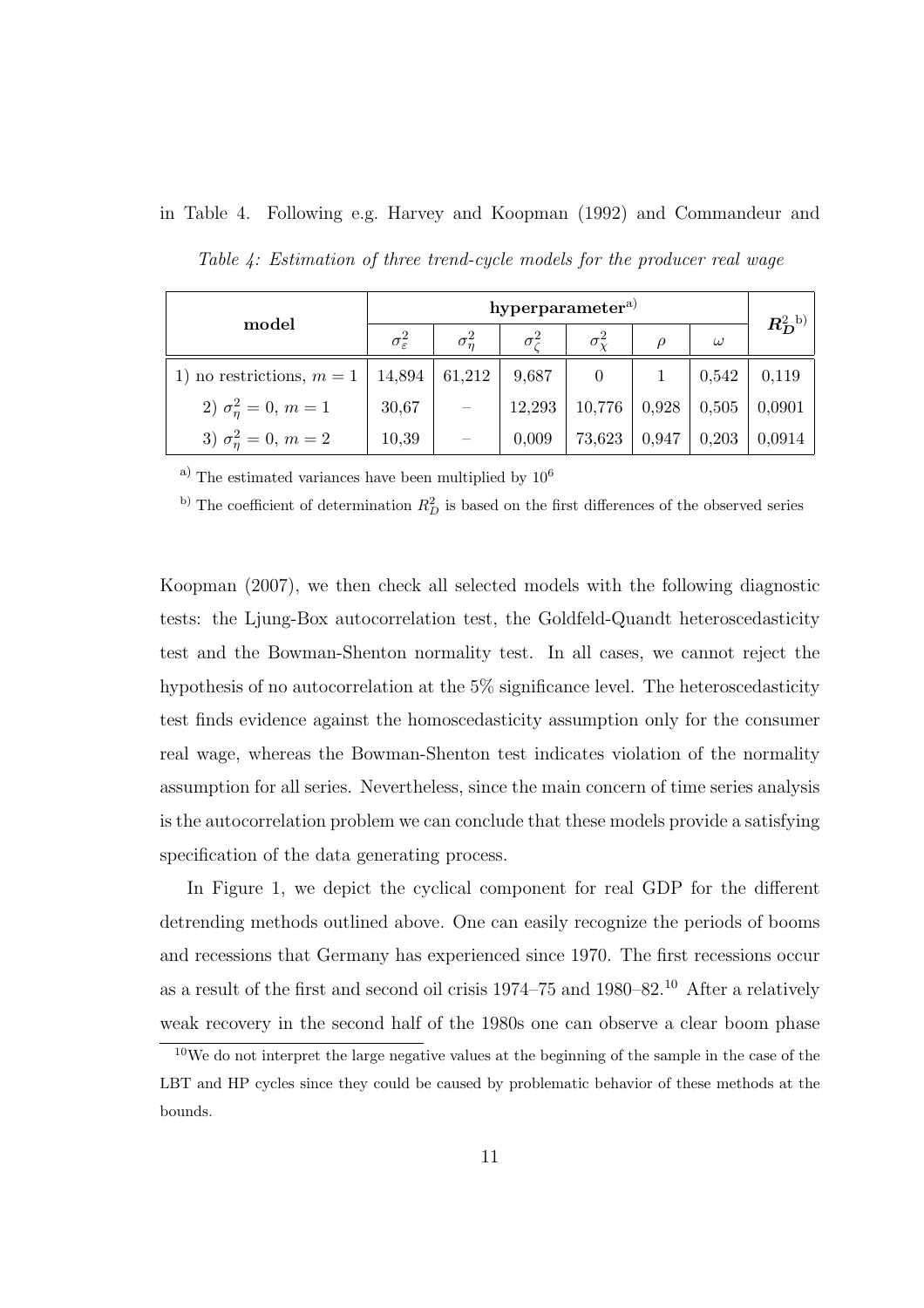in the early 1990s that is due to German reunification. The next turning point is reached in 1993 with the beginning of a recession phase initiated by the restrictive monetary policy of the Deutsche Bundesbank. In the late 1990s one observes a recovery that may have been caused by the IT boom followed by a recessionary phase 2001–2005. Afterwards, the economy expands again. This positive course ends in 2008 because of the world economic and financial crisis leading to a severe downturn. The various cyclical components of the consumer real wage and the





producer real wage are compared in Figure 2 and Figure 3, respectively.

For all series, the LBT cycles exhibit the most striking peaks and troughs. It is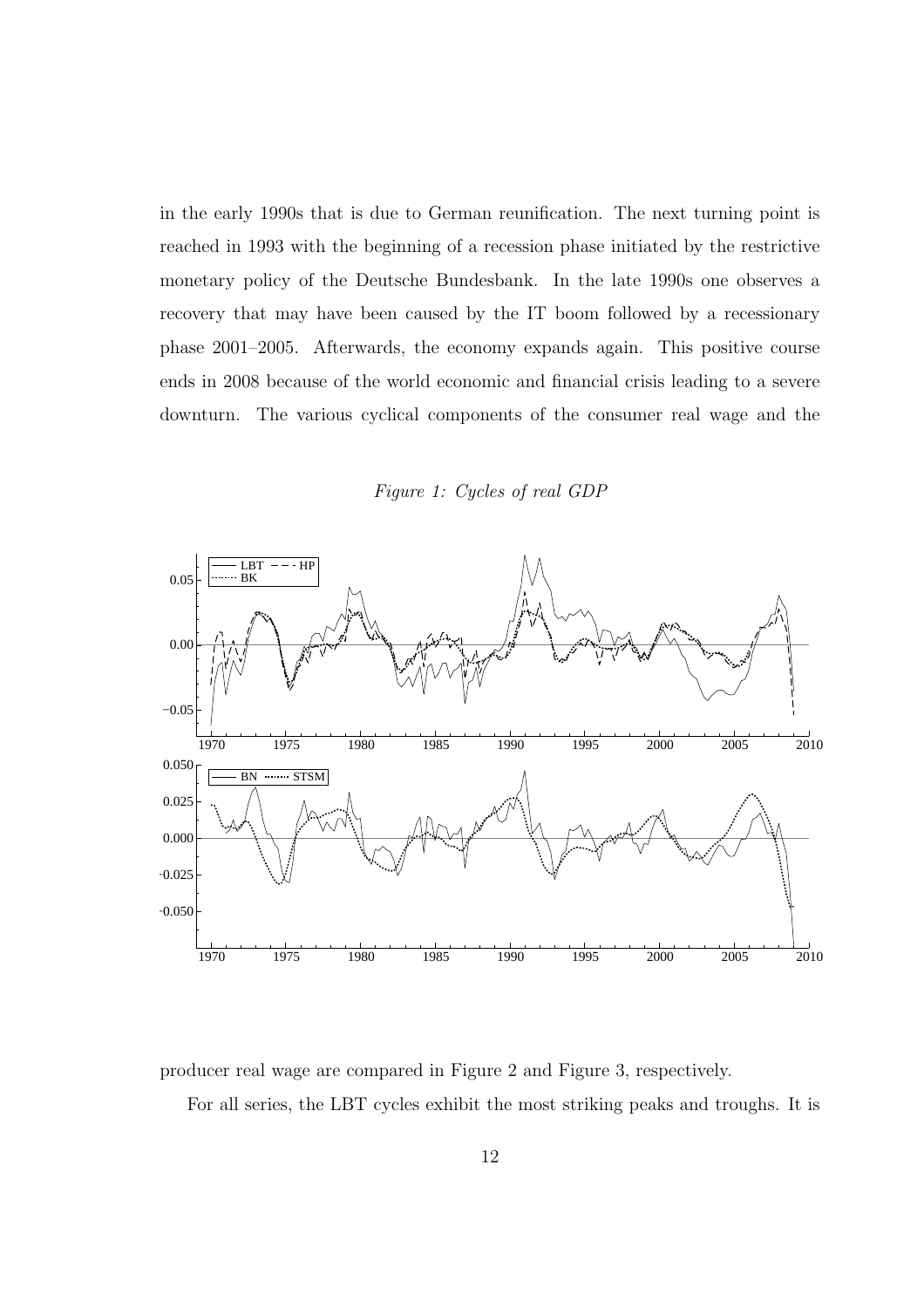

Figure 2: Cycles of the consumer real wage

apparent that the BN cycles of both real wages are shifted relative to the STSM, HP and BK cycles. Moreover, the STSM cycles of both real wages are almost in line with the HP cycles. This can be explained by the fact that the structural time series model with a trend of higher order can be associated with a Butterworth filter.<sup>11</sup>

 $^{11}$  Gomez (2001) shows that the HP filter is a Butterworth filter.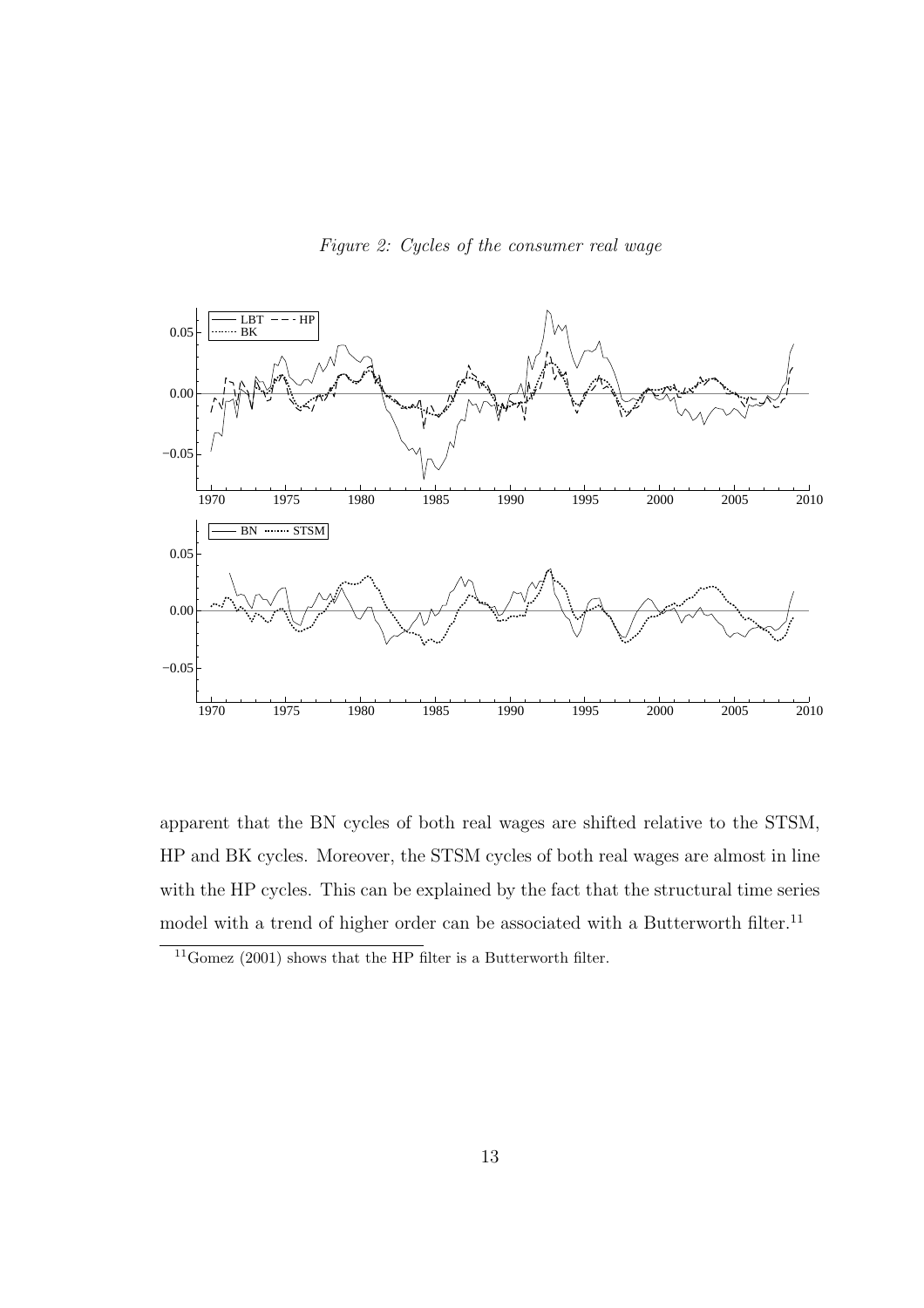Figure 3: Cycles of the producer real wage



## 4 Comovements of real GDP and real wages

### 4.1 Time Domain

The analysis of comovements in the time domain between real wage cycles and real GDP cycles as a reference for the business cycle is a natural approach to detect the cyclical behavior of real wages. The measure of comovements we adopt here are the sample cross–correlations between the cycle of each of the real wage series and the real GDP cycle. We consider not only the contemporaneous relationship but also analyze whether real wages react with delay or run ahead of cyclical movements in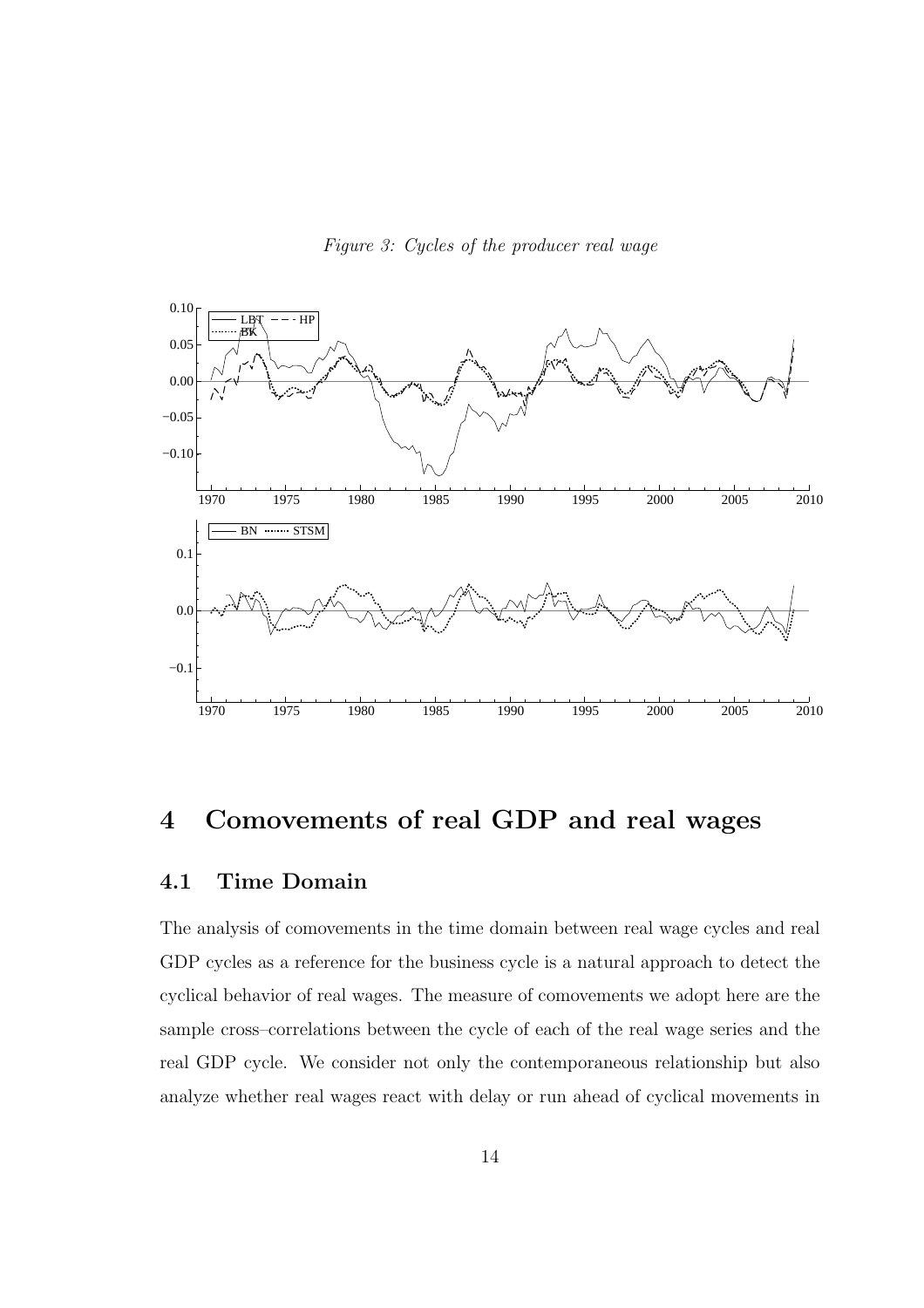real GDP. We find it a bit misleading that in the literature wages are often classified as pro– or countercyclical by solely focusing on the contemporaneous correlation.<sup>12</sup> Using quarterly data, one can not seriously expect that the main adjustment of real wages to cyclical changes in GDP will take place in the same period. Therefore, we classify the considered real wage as procyclical (countercyclical) if the estimated correlation coefficients are positive (negative) taking into account the lead–lag structure of the examined series. If the estimated correlation coefficients are close to zero the particular real wage is defined to be acyclical. If the largest sample cross–correlation occurs at any lead (lag) relative to the GDP cycle we say that the particular real wage is lagging (leading) the cycle.

Table 5: Contemporaneous and largest sample cross–correlations between the real GDP cycle and the particular real wage cycle by various decomposition methods

| correlation of     | methods        |                 |                |                 |  |  |  |  |
|--------------------|----------------|-----------------|----------------|-----------------|--|--|--|--|
| GDP with           | BN             | <b>HP</b><br>ΒK |                | <b>STSM</b>     |  |  |  |  |
|                    | 0,1169         | 0,0124          | 0,1438         |                 |  |  |  |  |
| consumer real wage | $0,4879^*(+6)$ | $0,4572^*(+6)$  | $0,6346^*(+5)$ | $0,4099^*(+11)$ |  |  |  |  |
|                    | 0,0279         | $-0,0423$       | 0,0314         | $-0,0362$       |  |  |  |  |
| producer real wage | $0,2718^*(+6)$ | $0,2381^*(+7)$  | $0,315^*(+7)$  | $0,2163^*(+10)$ |  |  |  |  |

Notes: " \* " indicates statistical significance at the 5% level

The findings are summarized in Table 5. Each cell contains in the first row the contemporaneous sample cross–correlation between the cycle of the real wage series and the corresponding real GDP cycle. The value below is the maximum sample

<sup>&</sup>lt;sup>12</sup>This focus of the literature on the contemporaneous correlation has also been criticized by Messina et al. (2009).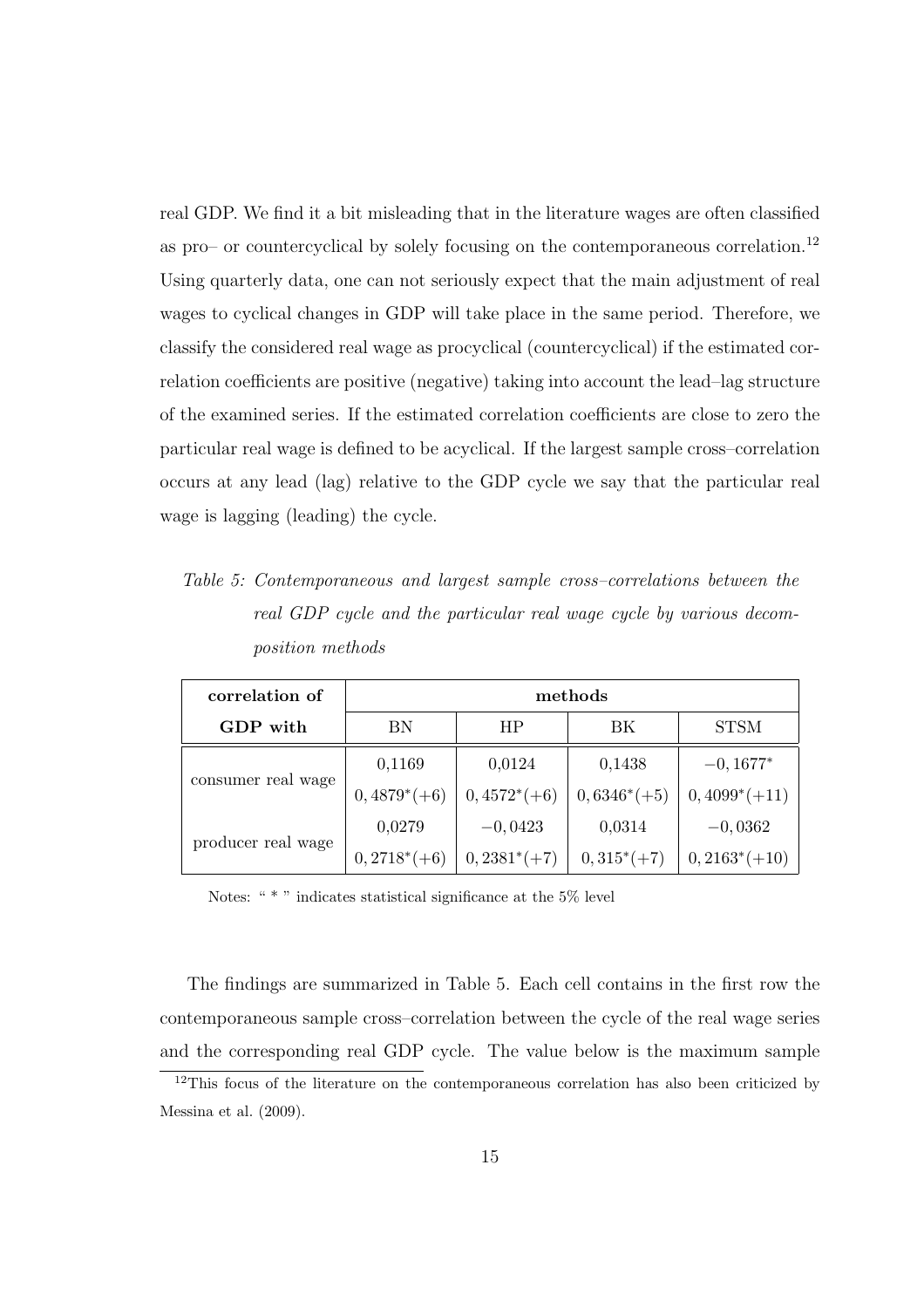cross–correlation at the kth lead or lag of the real wage cycle relative to the real GDP cycle, where  $k \in \{-12, -11, ..., 0, ..., 11, 12\}$ . The number in brackets along with the "+" or "−" sign specifies at which lead or lag of the real wage cycle this maximum cross–correlation occurs.<sup>13</sup> We first consider the results for the consumer real wage. Except for the STSM cycle, the estimates of the contemporaneous cross–correlation are positive but statistically insignificant at the 5% level. The low practical significance is most apparent in the case of the HP cycle. Considering the leads of the real wage cycles, we find that for all cycles except for the STSM cycles, the relationship with the corresponding real GDP cycles is still positive but now becomes significant. The sample cross–correlations reach their maximum values at the 6th lead (BN and HP cycles) or 5th lead (BK cycles). In the case of the STSM cycles, there is first a significant negative sample cross–correlation until the 3rd lead. From the 6th lead, it takes high positive values that are statistically significant. We find the greatest cross–correlation at the 11th lead. Examination of the lags of the real wage cycles reveals that almost all sample cross–correlations are statistically insignificant in the case of the HP, BK and BN cycles. The significant ones are small compared to the significant sample cross–correlations at the leads.<sup>14</sup> To sum up, the consumer real wage displays a procyclical pattern and lags the business cycle. The strongest reaction to the actual economic situation can be observed between the 5th and the 11th quarter.

The behavior of the producer real wage differs somewhat from that of the consumer real wage. All estimated contemporaneous cross–correlations are statistically insignificant at the 5% level. Furthermore, although there is a similar cyclical pattern

<sup>&</sup>lt;sup>13</sup>For clarity reasons, we do not present detailled figures of the lead–lag structure and instead describe some results verbally.

<sup>&</sup>lt;sup>14</sup>In the case of the STSM cycles, the significant negative sample cross-correlations emerge at the first 3 lags. In contrast, the BN cycles are characterized by positive cross–correlations which, though, are insignificant.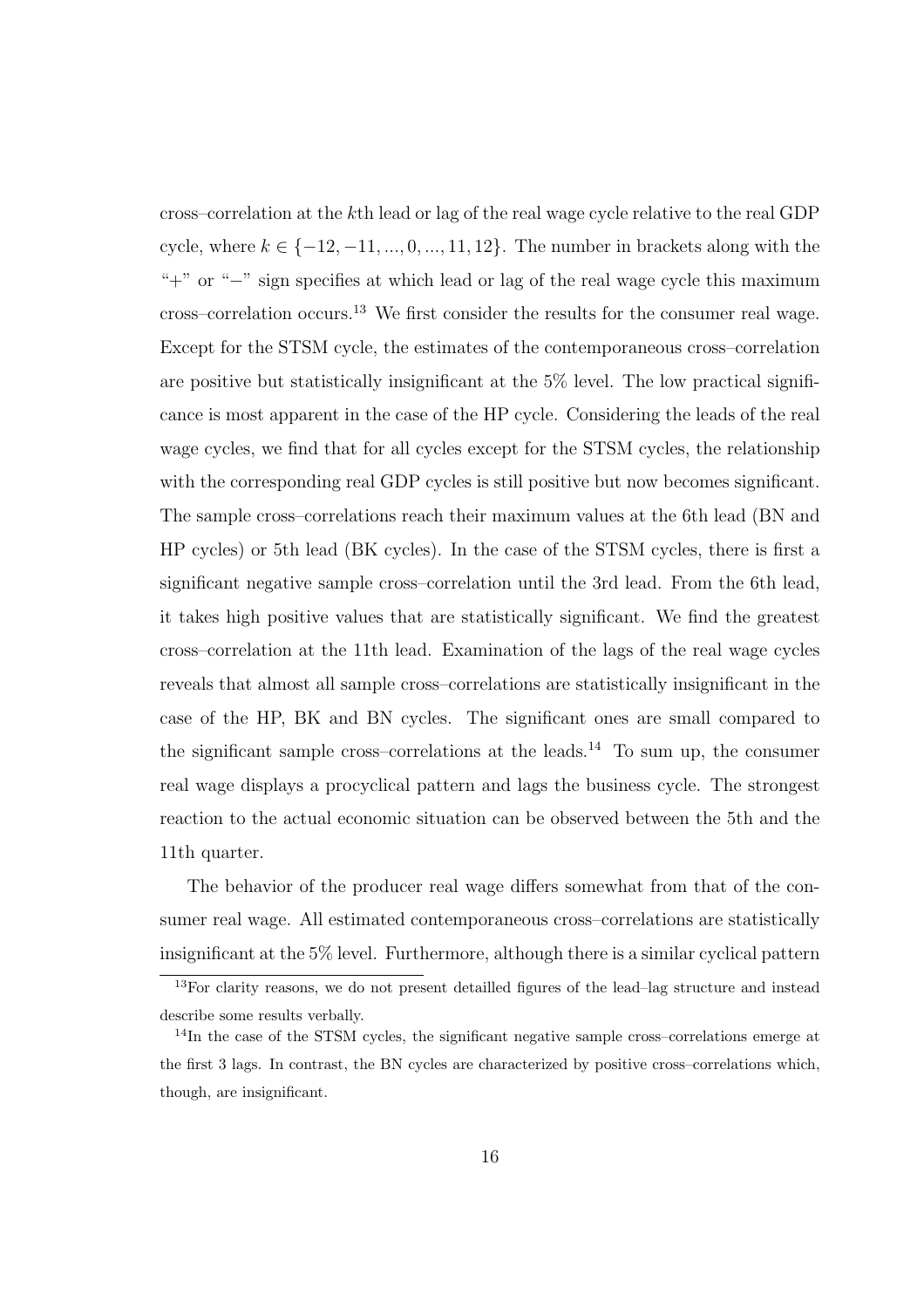as in the case of the consumer real wage, the sample cross–correlations at the leads of the real wage are not as high. In Table 5 this is evident from the differences in the maximum cross–correlations between both wages. The sample cross–correlations at the lags of the producer real wage, with the exception of some lags in the case of the BN cycles, are statistically insignificant. The analysis leads to the conclusion that the producer real wage behaves procyclically and lags the business cycle. The main reaction to the actual economic situation occurs after 6 (BN cycle) to 10 (STSM cycle) quarters.

#### 4.2 Frequency domain

The above analysis of the comovements between real wages and the cycle in the time domain might give the impression that the cyclicality of real wages has been sufficiently characterized. However, the observed behavior of real wages in the time domain results from the countervailing or/and reinforcing influences of cycles of different length. As a consequence, if we want to learn something about the behavior of real wages over the business cycle, we could be misled by looking at the time domain results alone. In this section, we resort to some spectral analysis concepts that enable us to assess the relative importance of cycles of different length and strength and therefore provide a comprehensive picture on the cyclical behavior of real wages.

We will first give a short introduction to these concepts. The central one is the spectral representation of a covariance stationary process, also called the Cramér representation, as a frequency domain counterpart to the Wold representation of such a process. According to the spectral representation a time series  $Y_t$ , which is a single realization of a zero–mean covariance stationary process  $y_t$ , is regarded as comprising various superimposed cosine and sine waves each having different frequency and amplitude. If such a stochastic process  $y_t$  is discrete and real-valued,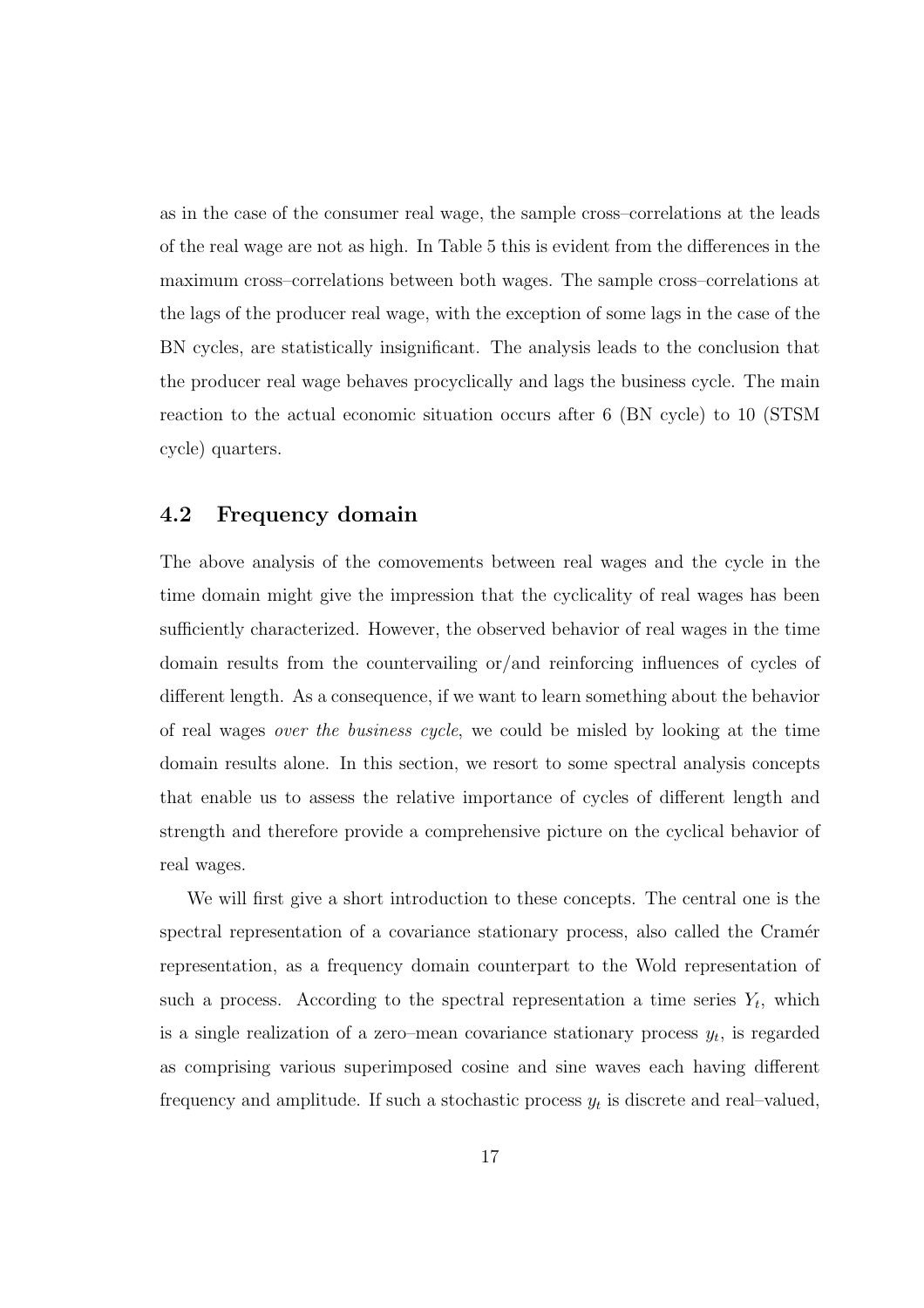it can be described by:<sup>15</sup>

$$
y_t = \int_0^{\pi} \alpha(\omega) \cos(\omega t) d\omega + \int_0^{\pi} \delta(\omega) \sin(\omega t) d\omega,
$$
 (7)

where  $\alpha(\omega)$  and  $\delta(\omega)$  are orthogonal complex-valued stochastic processes with zero mean and equal variances. The variable  $\omega$  denotes the (angular) frequency. The coefficients  $\alpha(\omega)$  and  $\delta(\omega)$  give rise to the stochastic nature of the process in (7), in that  $|\alpha(\omega)|$  and  $|\delta(\omega)|$  are random amplitudes, whereas  $\arg\{\alpha(\omega)\}\$  and  $\arg\{\delta(\omega)\}\$  describe random phases of the particular cosine and sine wave. Each wave contributes to the explanation of the overall variance (power) of this process. This information is given by the real–valued function  $s(\omega)$ , the so–called spectral density function or, in short, spectrum:

$$
s(\omega) = \frac{1}{2\pi} \sum_{j=-\infty}^{\infty} \gamma_j e^{-i\omega j}
$$
  
= 
$$
\frac{1}{2\pi} \sum_{j=-\infty}^{\infty} \gamma_j \cos(\omega j)
$$
  
= 
$$
\frac{1}{2\pi} [\gamma_0 + 2 \sum_{j=1}^{\infty} \gamma_j \cos(\omega j)],
$$
 (8)

where  $\gamma_j$  is the j<sup>th</sup> autocovariance of the process and i is the imaginary number. The area under the graph of  $s(\omega)$  for  $\omega \in [-\pi, \pi]$  describes the total variance of the process.

Since we are primarily interested in the interactions between time series, we now turn to the multivariate case and consider two series  $Y_{kt}$  and  $Y_{lt}$   $(k, l = 1, 2, ..., n, k \neq$ l). The frequency by frequency relationship between the underlying processes  $y_{kt}$ and  $y_{lt}$  can be measured by the cross–spectrum  $s_{kl}(\omega)$ :

$$
s_{kl}(\omega) = \frac{1}{2\pi} \sum_{j=-\infty}^{\infty} \gamma_{kl}^j e^{-i\omega j}
$$
  
= 
$$
\frac{1}{2\pi} \sum_{j=-\infty}^{\infty} \gamma_{kl}^j [\cos(\omega j) - i \sin(\omega j)],
$$
 (9)

 $15$ See, for example, DeJong and Dave (2007, pp. 41–42) and Priestley (1981, pp. 251–252).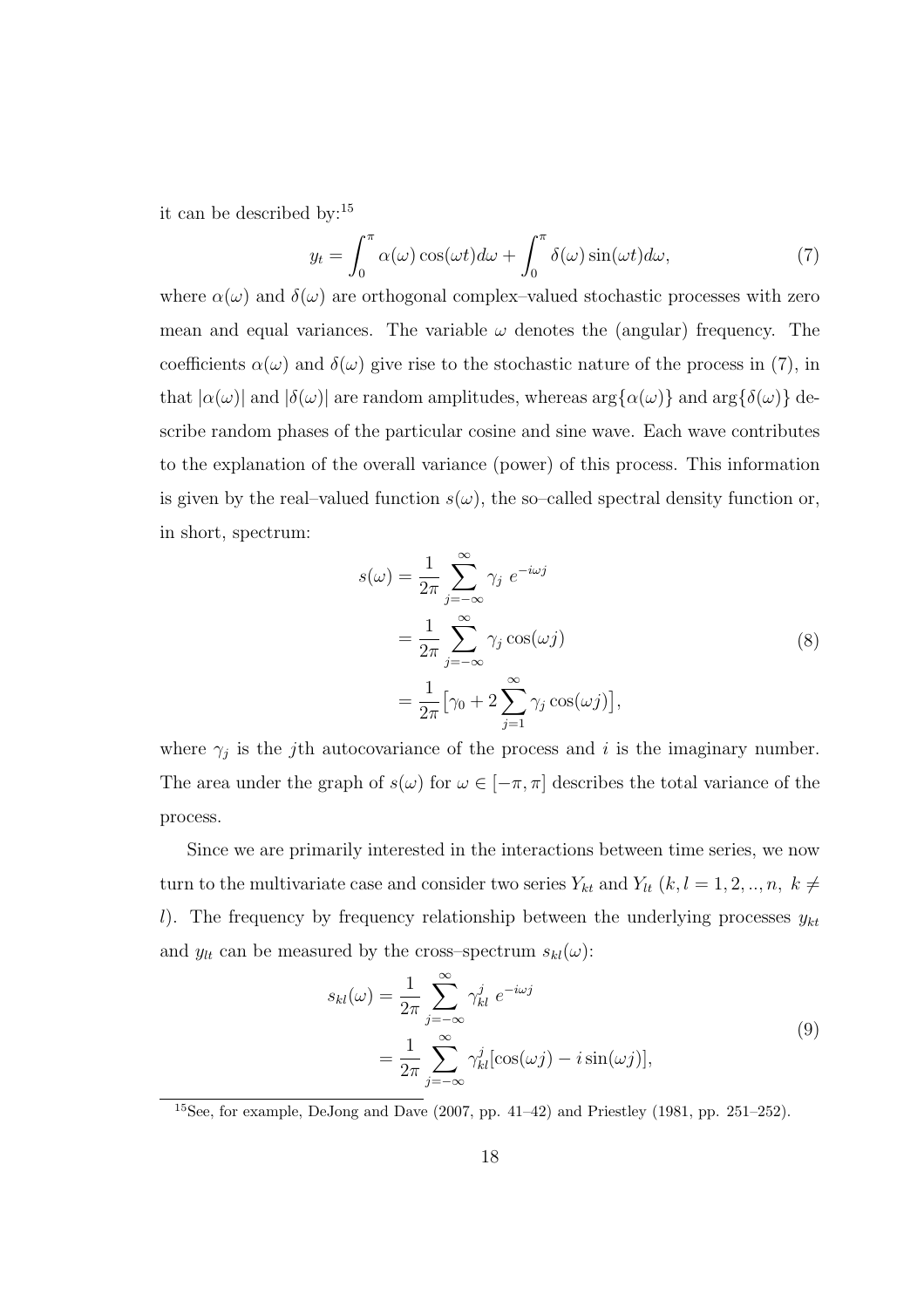where  $\gamma_{kl}^j$  is the *j*th cross–covariance of the two processes defined as

$$
\gamma_{kl}^j = E[(y_{kt} - \mu_k)(y_{l,t-j} - \mu_l)] \tag{10}
$$

The cross–spectrum, which is a complex–valued function of  $\omega$ , can be decomposed into the real part  $c_{kl}(\omega)$  called cospectrum and the imaginary part  $q_{kl}(\omega)$  called quadrature spectrum. In analogy to the spectrum of an individual process, the area under the cross–spectrum in the range  $[-\pi, \pi]$  gives the overall covariance of the two processes. Additionally, as the quadrature spectrum integrates to zero in this interval, the area under the cross–spectrum is equal to the area under the cospectrum. According to this, the cospectrum at frequency  $\omega$  can be interpreted as the marginal contribution of the components with frequency  $\omega + d\omega$  to the overall covariance between the processes. The quadrature spectrum at this frequency can serve as an indicator for the out–of–phase covariance since it measures the portion of the covariance between two processes shifted relative to one another by  $\pi/2$  which is attributable to the waves with this frequency. The information contained in both the cospectrum and the quadrature spectrum is useful in establishing the lead–lag relationship between two processes. For this purpose, the inferences from both parts of the cross–spectrum at any frequency can be combined into one quantity, the so– called phase angle, denoted by  $\theta(\omega)$ :

$$
\theta(\omega) = \arctan\left[\frac{q_{kl}(\omega)}{c_{kl}(\omega)}\right]
$$
\n(11)

Because of the properties of arctangent, the phase angle  $\theta(\omega)$  is a multivalued function, but it is common to limit its values to the interval  $(-\pi, \pi)$ . The unique value in  $(-\pi, \pi)$  and therewith the sign of the phase angle can, however, only be determined by the signs of the cospectrum and the quadrature spectrum. If  $\theta(\omega)$  takes on positive values, we say that the component of  $y_{kt}$  with frequency  $\omega$  leads the corresponding component of  $y_{lt}$ . The opposite case is implied by  $\theta(\omega) < 0$ . Both components are in phase if  $\theta(\omega)$  equals zero. Based on the values of the phase angle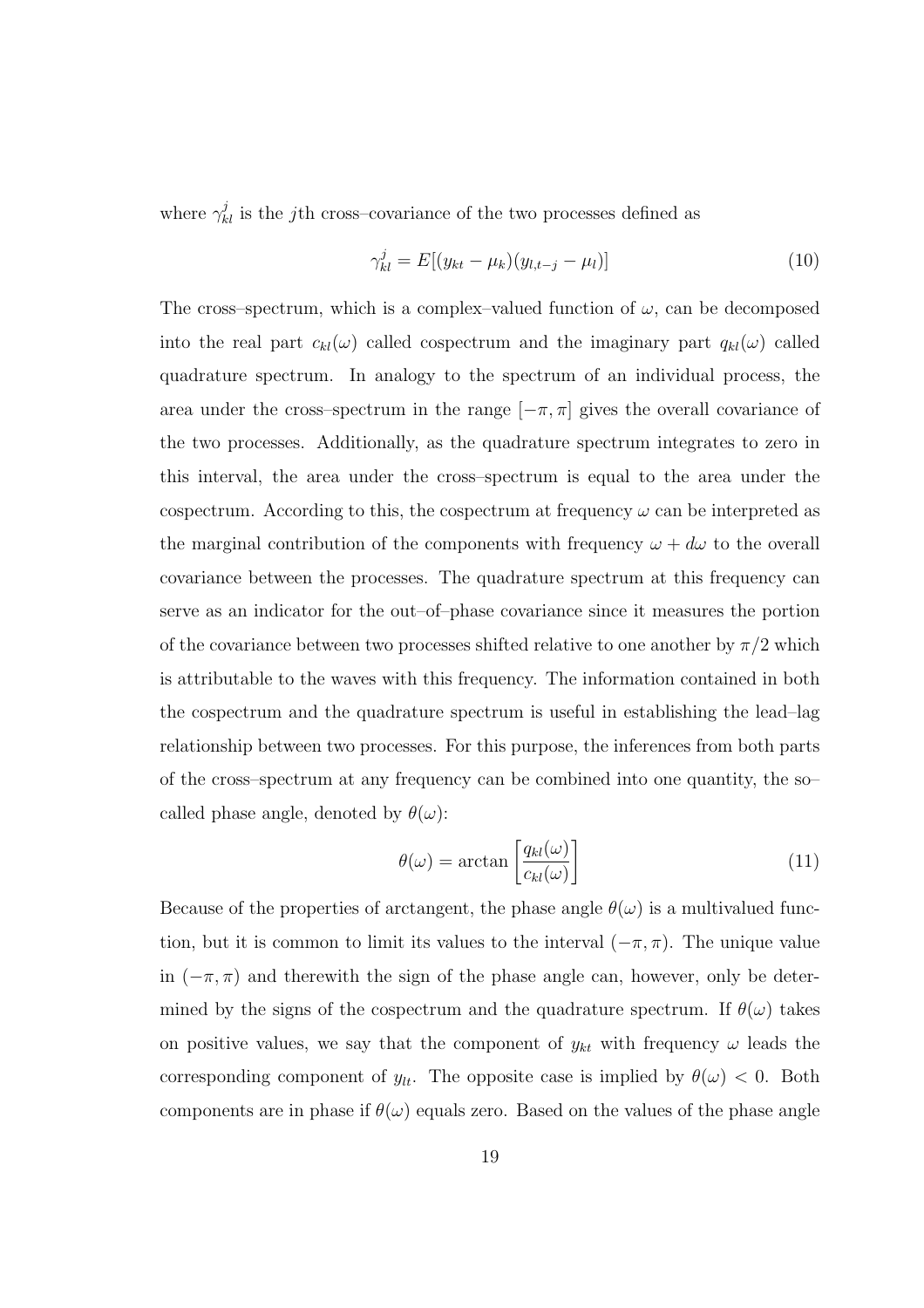we can also make statements about the correlation between  $y_{kt}$  and  $y_{lt}$ . If the values of the phase angle range between  $[-\pi/2, \pi/2]$ , we say that  $y_{kt}$  and  $y_{lt}$  are positively correlated (procyclical behavior), whereas the values of  $\theta(\omega)$  in the interval  $[\pi/2, \pi]$ or  $[-\pi/2, -\pi]$  indicate a negative relationship (countercyclical behavior) between them.

In this paper, we focus on the nonparametric approach to the estimation of spectra and cross–spectra.<sup>16</sup> For that purpose, we have to choose a suitable spectral window and the truncation point of the window. Since, as pointed out by Jenkins and Watts (1968, p. 280), the spectral estimates are barely affected by the functional form of the window, we use the Bartlett window and concentrate on finding an appropriate truncation point. We allow the window lag size to be 20 resting upon the technique of window closing which enables a researcher to make her choice in the process of learning about the shape of the spectrum instead of relying on any rules of thumb.<sup>17</sup> The estimated spectra of the HP, BK, BN and STSM cycles of real GDP, consumer real wages and producer real wages, and the cross–spectra between all GDP cycles and the real wage cycles are shown in Appendix B.

In the following, we focus on the interpretation of the estimated phase angle. In Figures 4 and 5, the point estimates of the phase lead of the real GDP cycle over the corresponding consumer and producer real wage cycle, respectively, for all decomposition methods along with the respective confidence bounds are drawn.<sup>18</sup> The frequency range presented here covers all business cycle periodicities, i.e. periods between 1.5 (frequency of about 1.0) and 8 years (frequency of about  $(0.2)$ .<sup>19</sup> The relationship between frequency  $\omega$  and period p is given by the formula:  $p = 2\pi/\omega$ . It

<sup>&</sup>lt;sup>16</sup>We refer those readers who are not familiar with univariate and multivariate spectral estimation to, e.g. , Koopmans (1974, Ch. 8) and Priestley (1981, Ch. 6 and 9.5).

<sup>&</sup>lt;sup>17</sup>The method of window closing is described in Jenkins and Watts (1968, pp. 280–282).

<sup>18</sup>We construct the 90% confidence intervals as described in Koopmans (1974, pp. 285–287).

<sup>19</sup>Following the seminal paper of Burns and Mitchell (1946) this is the commonly used range for the business cycle length.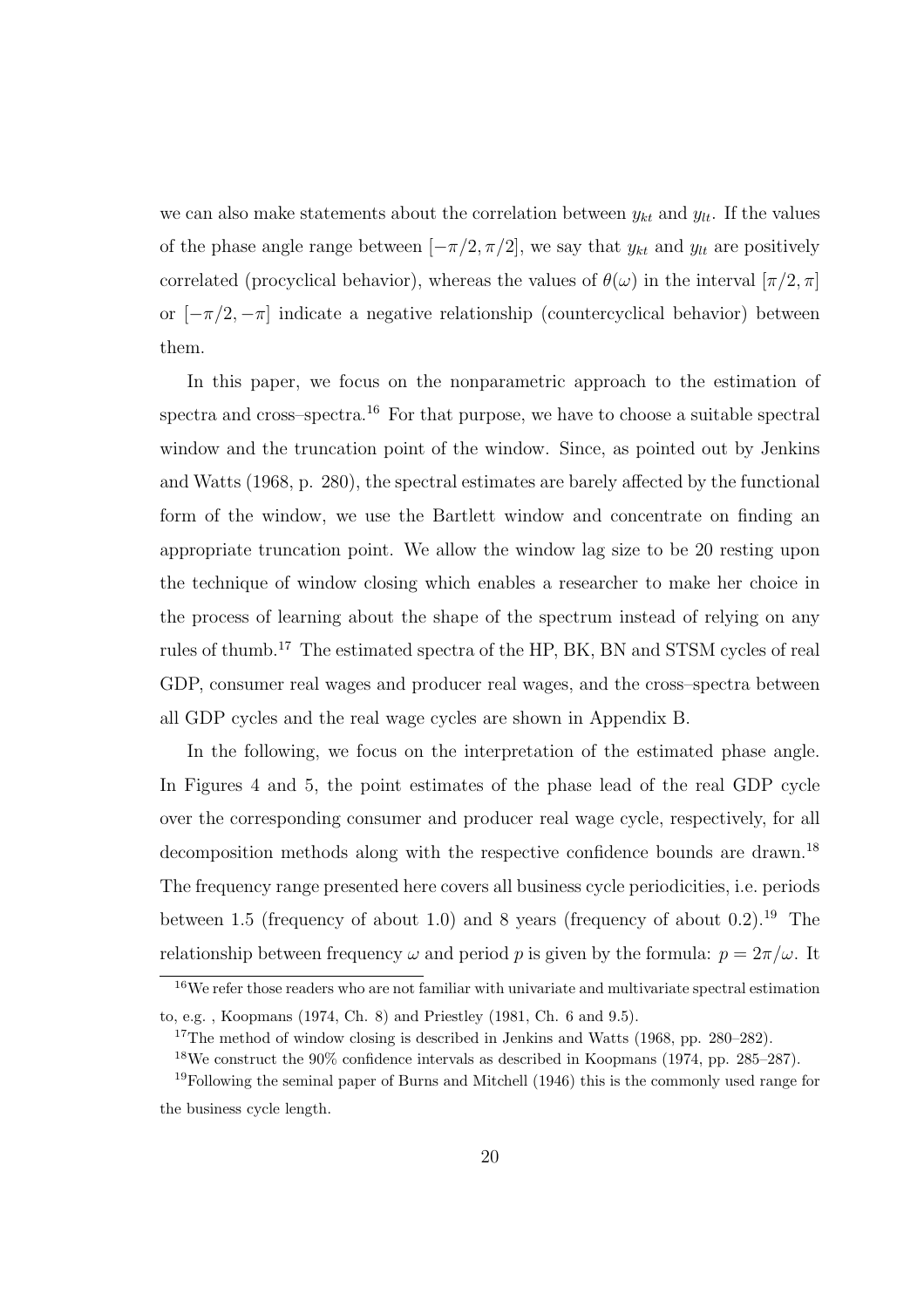should be noticed that the vertical axis representing the values of the phase angle is divided into four regions.<sup>20</sup> If the confidence interval covers one of two upper regions we say that the real GDP cycle significantly leads the real wage cycle. The opposite holds true if the confidence interval lies in one of the two lower regions. A significant procyclical behavior of the real wage cycle is indicated by the confidence interval in the two regions around 0. If, on the other hand, the confidence interval covers the top or the bottom region we conclude that the real wage behaves countercyclically. If the confidence interval covers at least three regions, we interpret it as being a "no information confidence interval".

In Figure 4, it is apparent that for the consumer real wage the point estimates of the phase angle display a similar pattern in the case of the HP, BK and BN cycles. At all frequencies, the estimated phase angle takes on positive values which suggests a lagging behavior of cycles of the real wage characterized by business cycle frequencies with respect to the corresponding cycles of real GDP. However, statistical significance of such a behavior pertains rather to lower business cycle frequencies. We also observe that for these three decomposition approaches the lower frequencies (up to about 0.35) are associated with estimates of the phase angle in the interval  $[0, \pi/2]$ . The significant ones are confined to the frequencies up to 0.25 thereby indicating significant procyclical pattern of the consumer real wage at these frequencies. In contrast, shorter cycles of the real wage are negatively correlated with the particular real GDP cycle as shown by the estimated phase angle values lying above  $\pi/2$ . For the STSM cycles we obtain positive point estimates at lower frequencies as well. However, we cannot make any statement about the statistical significance of any estimated phase angle in the whole frequency range. Taking all findings into account we can conclude that, in general, longer consumer real wage

<sup>&</sup>lt;sup>20</sup>The results for each frequency are illustrated on a linear scale which can be obtained through "straightening" a circular scale connected by the points representing angles  $\pi$  and  $-\pi$ .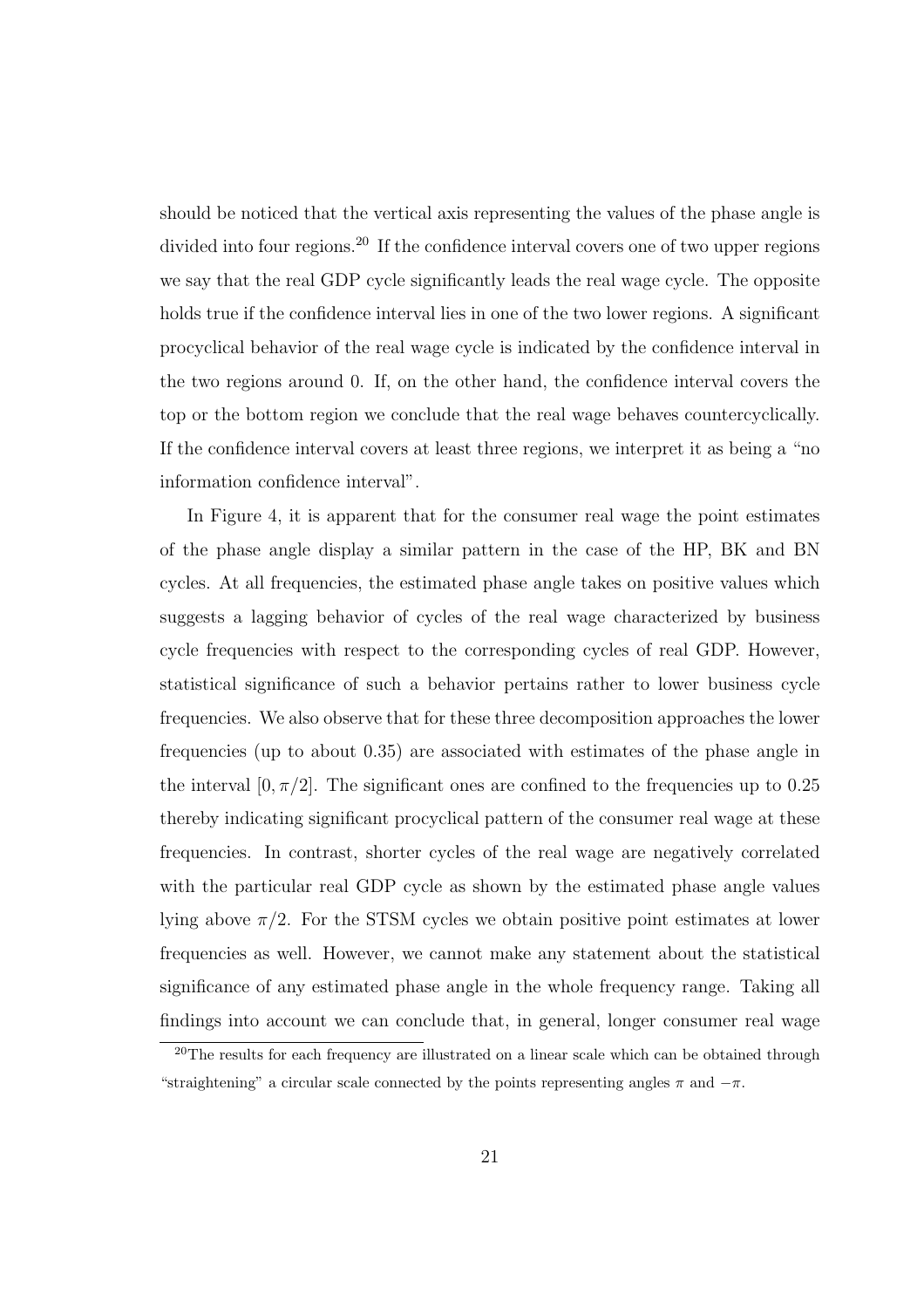



Notes: The horizontal axis represents (angular) frequency  $\omega$ .

cycles seem to exhibit a procyclical and lagging behavior, whereas the shorter ones evolve countercyclically and also react with delay to the actual economic situation.

As for the producer real wage, the estimation results presented in Figure 5 look almost identical to the ones for the consumer real wage if we consider the estimated values of the phase angle at lower frequencies. Also, the values in the interval  $[-\pi, -\pi/2]$  (HP, BK and BN cycles) at the frequencies above 0.4 (below 4 years) could serve as an indicator for a countercyclical behavior of the producer real wage. Despite this similarity to the correlation scheme of the shorter cycles of the consumer real wage, it can be noted that for shorter cycles the producer real wage seems to lead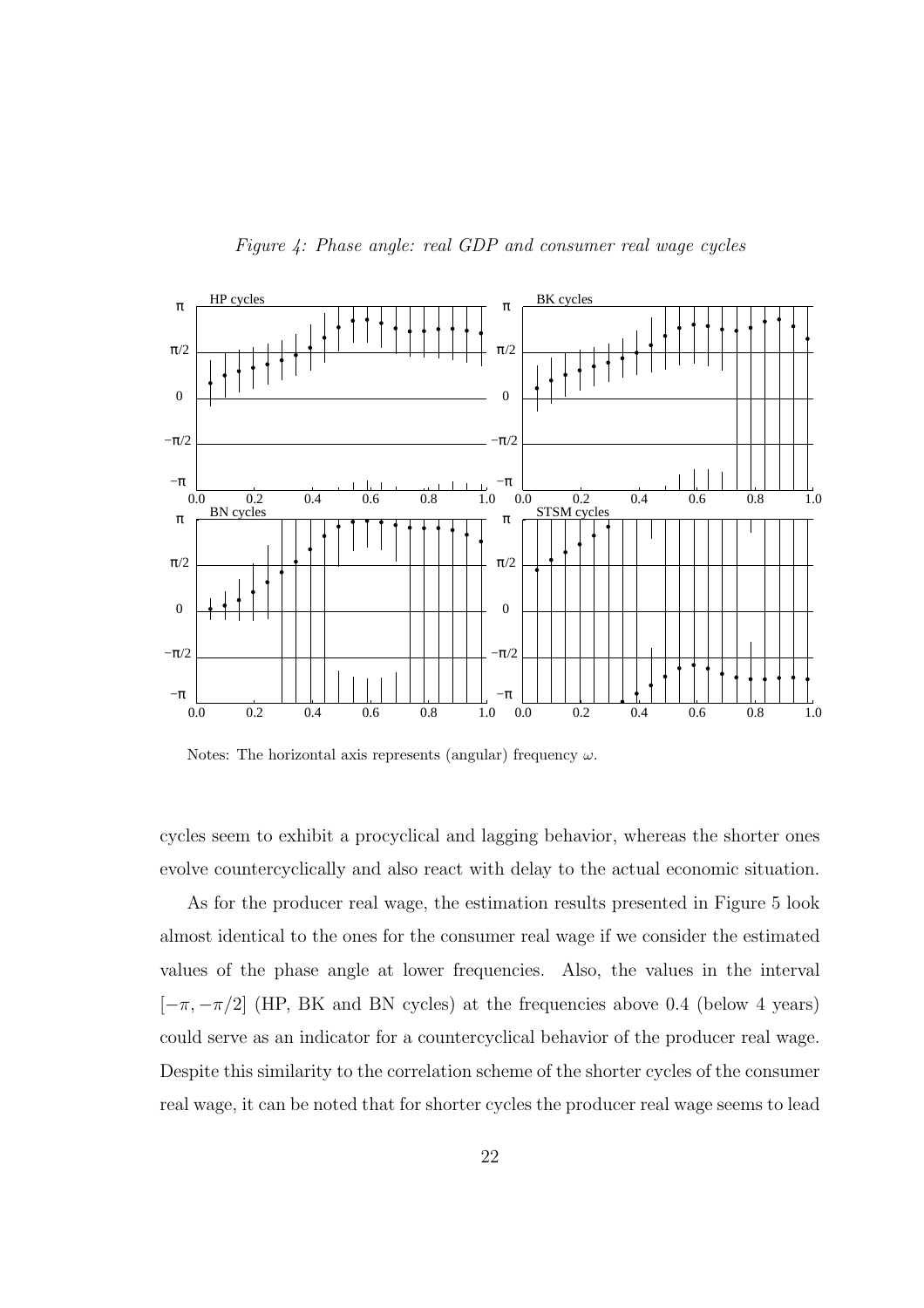

Figure 5: Phase angle: real GDP and producer real wage cycles

Notes: The horizontal axis represents (angular) frequency  $\omega$ .

the corresponding real GDP cycle. The main problem, however, is the insignificance of almost all estimates. Hence, the results for producer real wages in the frequency domain remain inconclusive.

## 5 Summary and Conclusions

This paper provides stylized facts about the cyclical behavior of consumer and producer real wages in Germany. In order to see whether a robust empirical picture on real wage behavior emerges, several detrending methods have been applied to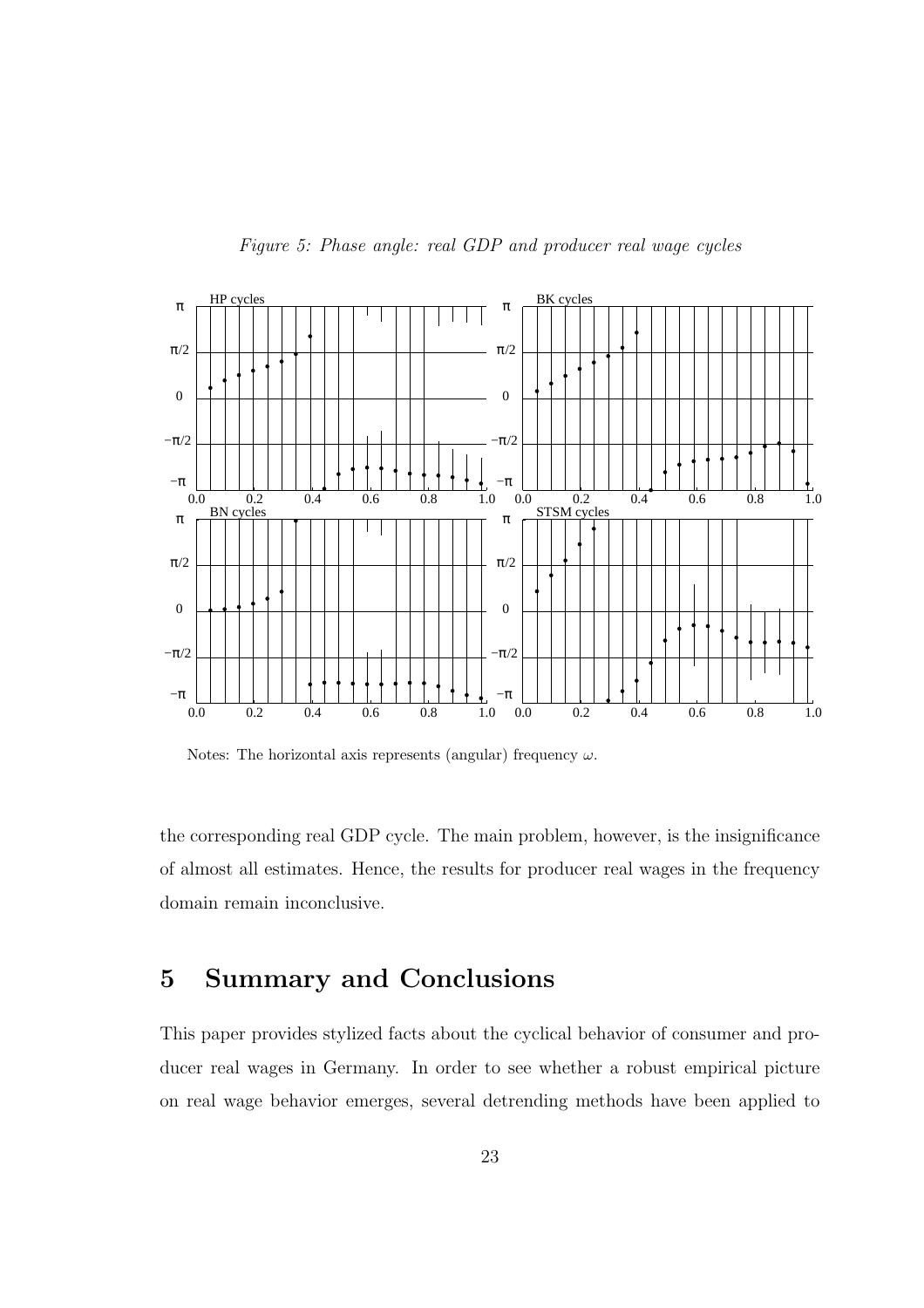both real wage series and real GDP, including the deterministic trend model, the Beveridge–Nelson decomposition, the Hodrick–Prescott filter, the Baxter–King filter and the structural time series model. The stochastic properties of the original time series and the derived cyclical components were analyzed using a set of unit root tests and other diagnostic tests. Since the cycles generated by the deterministic trend model violated the stationarity condition, they were excluded from further analysis.

We then analyzed the comovements of the detrended real wage series with real GDP in the time domain and in the frequency domain. For both approaches not only the contemporaneous correlation between real wages and GDP, but also the lag–lead structure has been taken into account. In the time domain the sample cross– correlations between the cycle of each of the real wage series and the GDP cycle have been evaluated. According to our results in the time domain, the contemporaneous correlation between the real wage and GDP is statistically insignificant, with the exception of the cycles from the structural time series model. In the latter case we found a negative contemporaneous correlation. Regarding the lead–lag structure, the consumer real wage displays a procyclical pattern and lags behind the business cycle. The strongest reaction to the actual economic situation can be observed between the 5th and the 11th quarter. For the producer real wage all estimated contemporaneous cross–correlations are statistically insignificant. Furthermore, although there is a similar cyclical pattern as in the case of the consumer real wage, the sample cross– correlations at the leads of the real wage are not as high.

In the next step, we analyzed the comovements in the frequency domain. The great advantage of an analysis in the frequency domain is that it allows to assess the relative importance of particular frequencies for the behavior of real wages. We followed the non-parametric approach to the estimation of spectra and cross–spectra. The analysis of the phase angle for the consumer real wage shows that the observed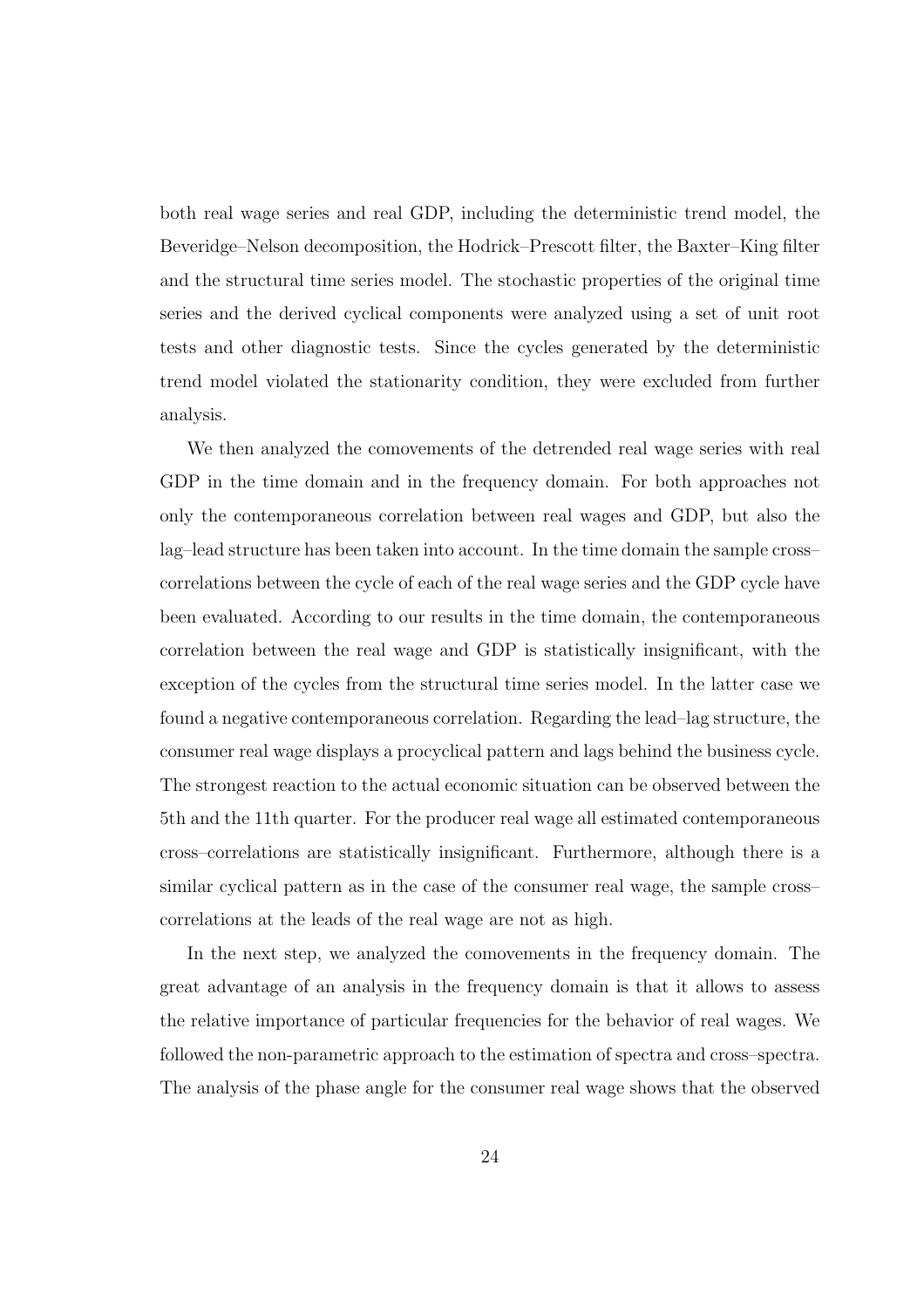cyclicality depends on the frequency range under consideration. All decomposition methods for which we got statistically significant results reveal a similar pattern. The consumer real wage is lagging the real GDP cycle. For shorter time periods up to about three years, the consumer real wage shows an anticyclical behavior, whereas for longer time spans a procyclical behavior can be observed. However, for the producer real wage the results in the frequency domain remain inconclusive.

Our results for consumer real wages are in line with an economy that is characterized by wage stickiness in the short run. For example, an economic upswing could first lead to a decline in real wages because of rising prices and rigid nominal wages. In the longer run, nominal wages are adjusted upwards eventually leading to a rise in real wages as well.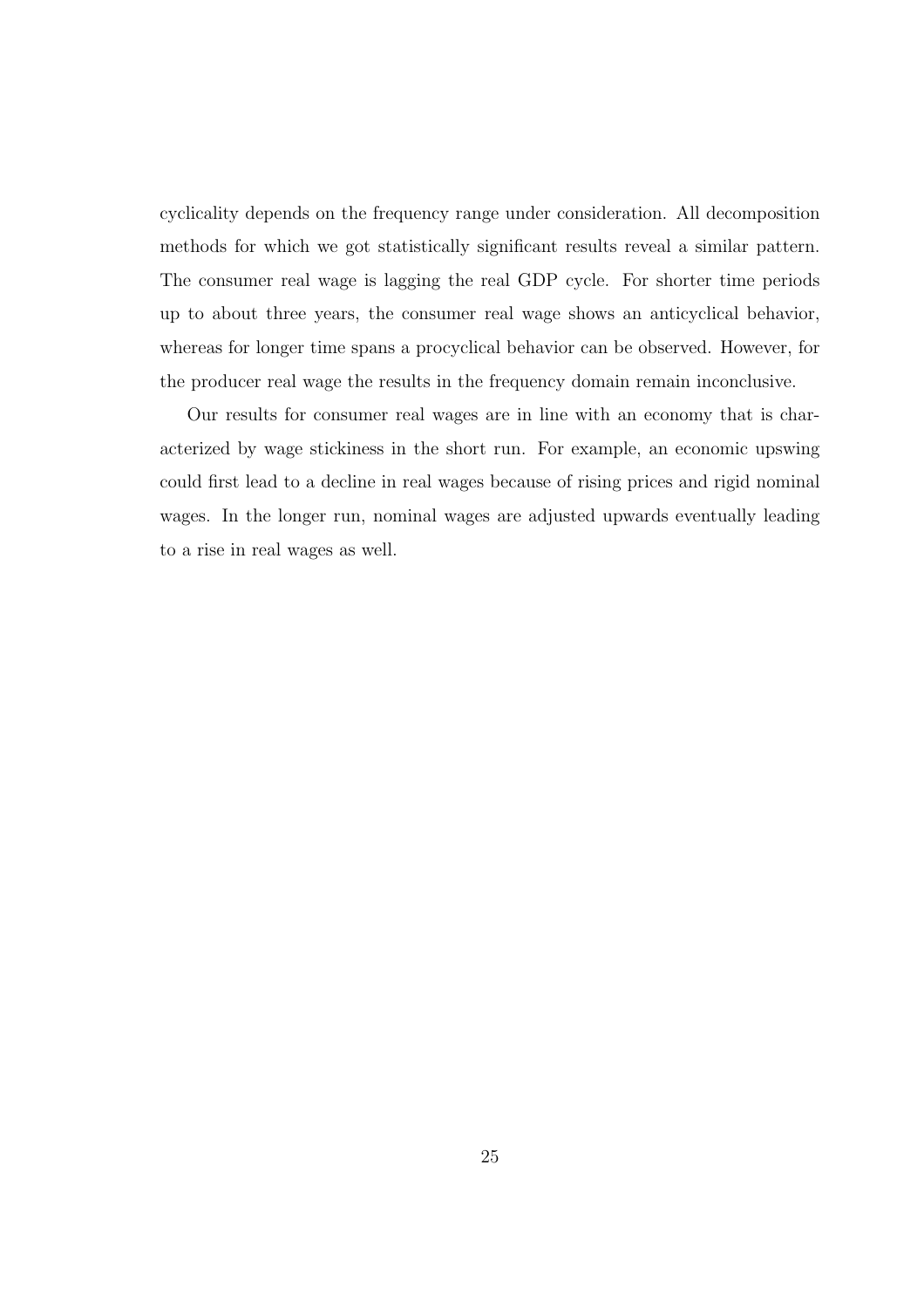## A Data Selection

We use quarterly data for Germany from 1970.Q1 to 2009.Q1 (157 observations). All series that served to generate the project data, except for working hours, have already been available as seasonally adjusted data based on the Census-X12-ARIMA procedure.

#### Real GDP

In order to obtain the real GDP series we used the price adjusted chain index with the base year 2000 (source: Deutsche Bundesbank, series JB5000). The raw data before 1991.Q1 referred to West Germany and after 1991.Q1 to unified Germany. The index series has already been linked over the annual average for 1991. We multiplied the index with the nominal GDP in 2000 and divided it by 100 (source of nominal GDP: Statistisches Bundesamt, GENESIS online database).

#### Real wages

We obtained the real wage series on the basis of gross wages and salaries (source: prior to 1991.Q1 Statistisches Bundesamt, Beiheft zur Fachserie 18, Reihe 3; from 1991.Q1 on Statistisches Bundesamt, GENESIS online database). Since we were interested in hourly real wages, we divided this series by total working hours of the domestic labor force. The data for working hours from 1970.Q1 to 1991.Q4 referred to West Germany (source: Statistisches Bundesamt, Ergänzung zur Fachserie 13, Reihe S.12) and from 1991.Q1 on to unified Germany (source: Statistisches Bundesamt, GENESIS online database). After seasonal adjustment with the Census-X12-ARIMA procedure we linked both series over the annual average for 1991. The nominal hourly wage has been deflated with the consumer price index (CPI) or the producer price index (PPI) in order to generate the respective real wage series. The source of both price indices is Deutsche Bundesbank (CPI: series USFB99, PPI: series USZH99).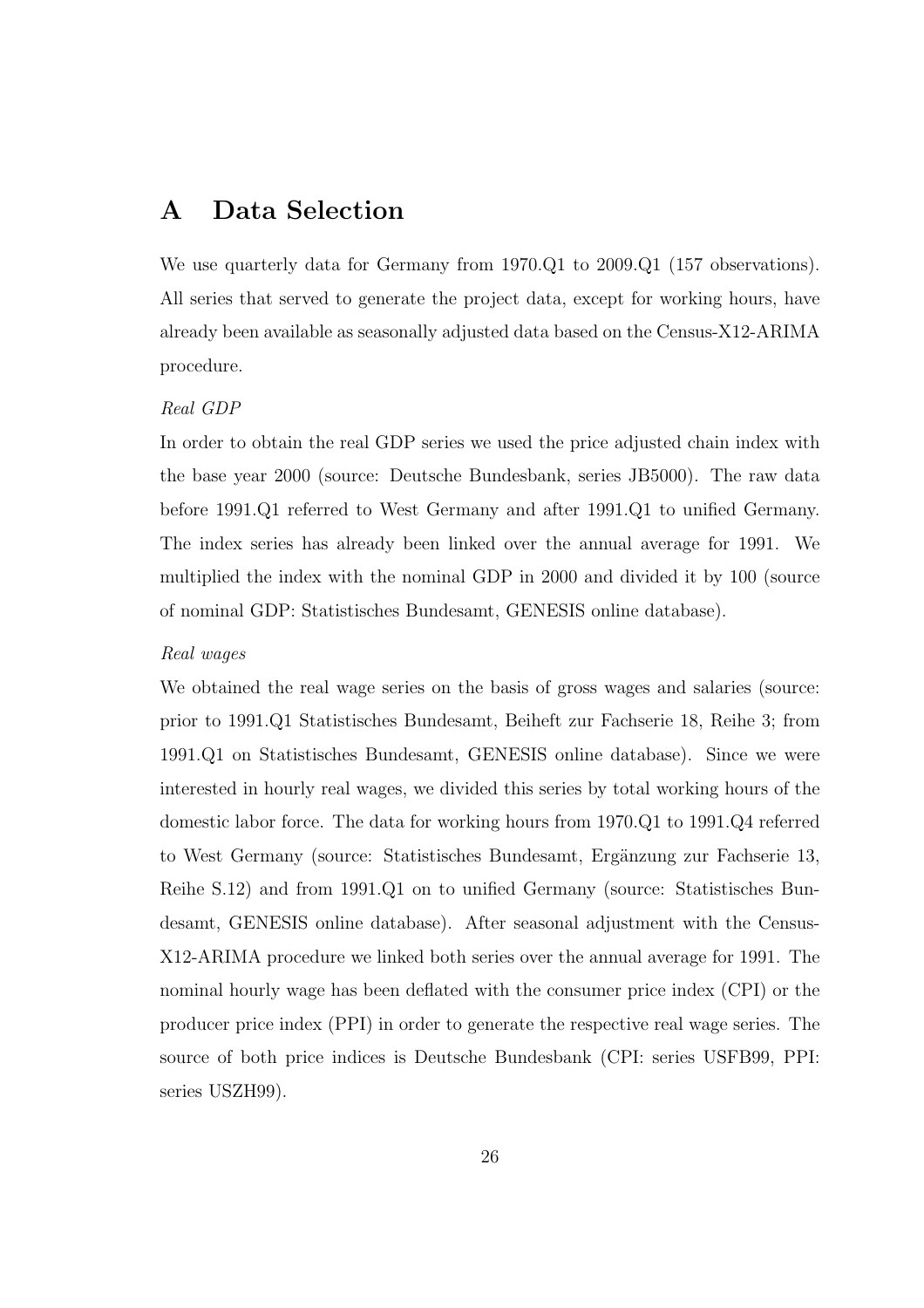## B Figures: nonparametric spectral estimates





Notes: The horizontal axis represents the (angular) frequency  $\omega$ . The values on the vertical axis have been multiplied by  $10<sup>4</sup>$ .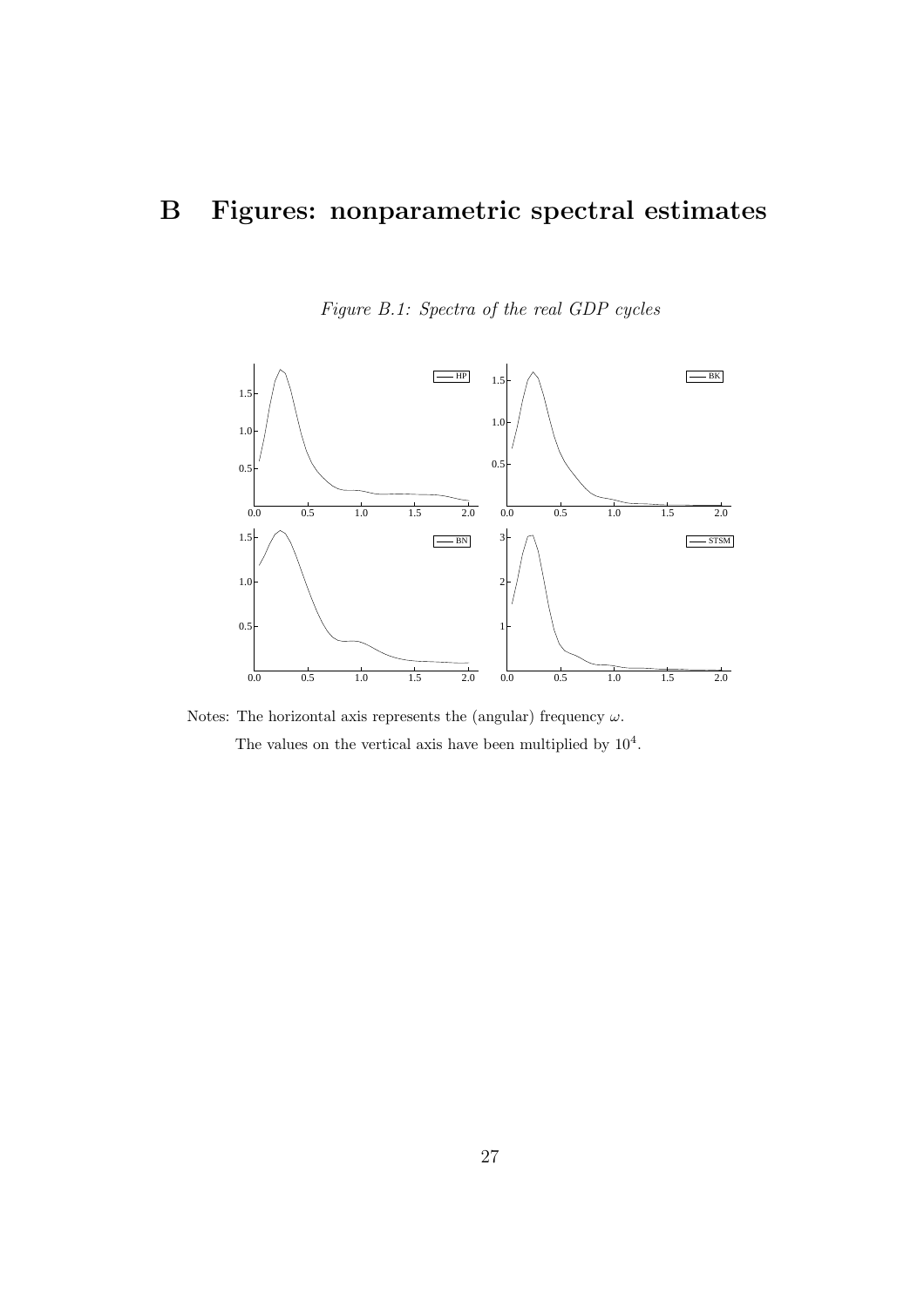Figure B.2: Spectra of the consumer real wage cycles



Notes: The horizontal axis represents the (angular) frequency  $\omega$ . The values on the vertical axis have been multiplied by  $10^4$ .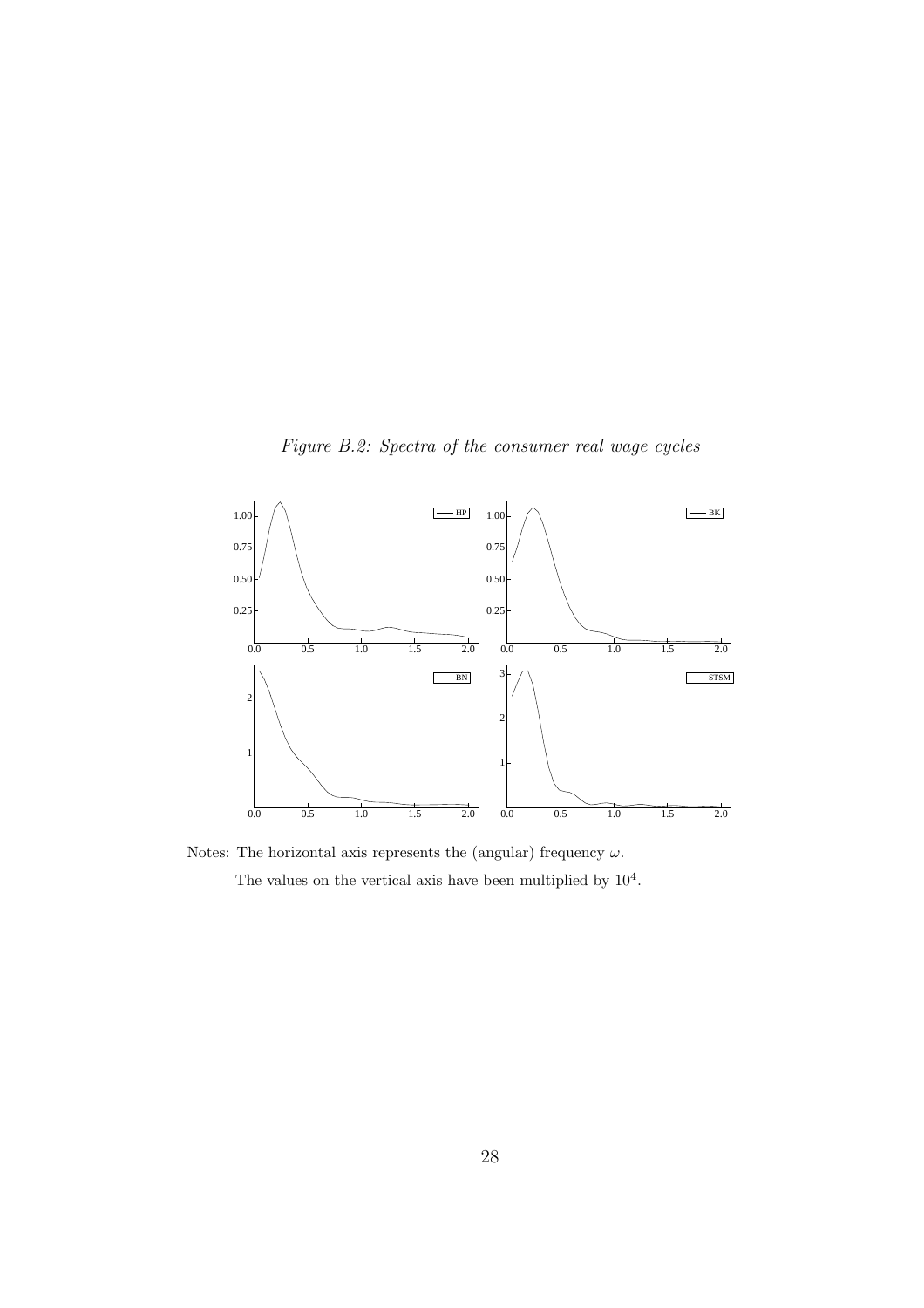Figure B.3: Spectra of the producer real wage cycles



Notes: The horizontal axis represents the (angular) frequency  $\omega$ . The values on the vertical axis have been multiplied by  $10^4$ .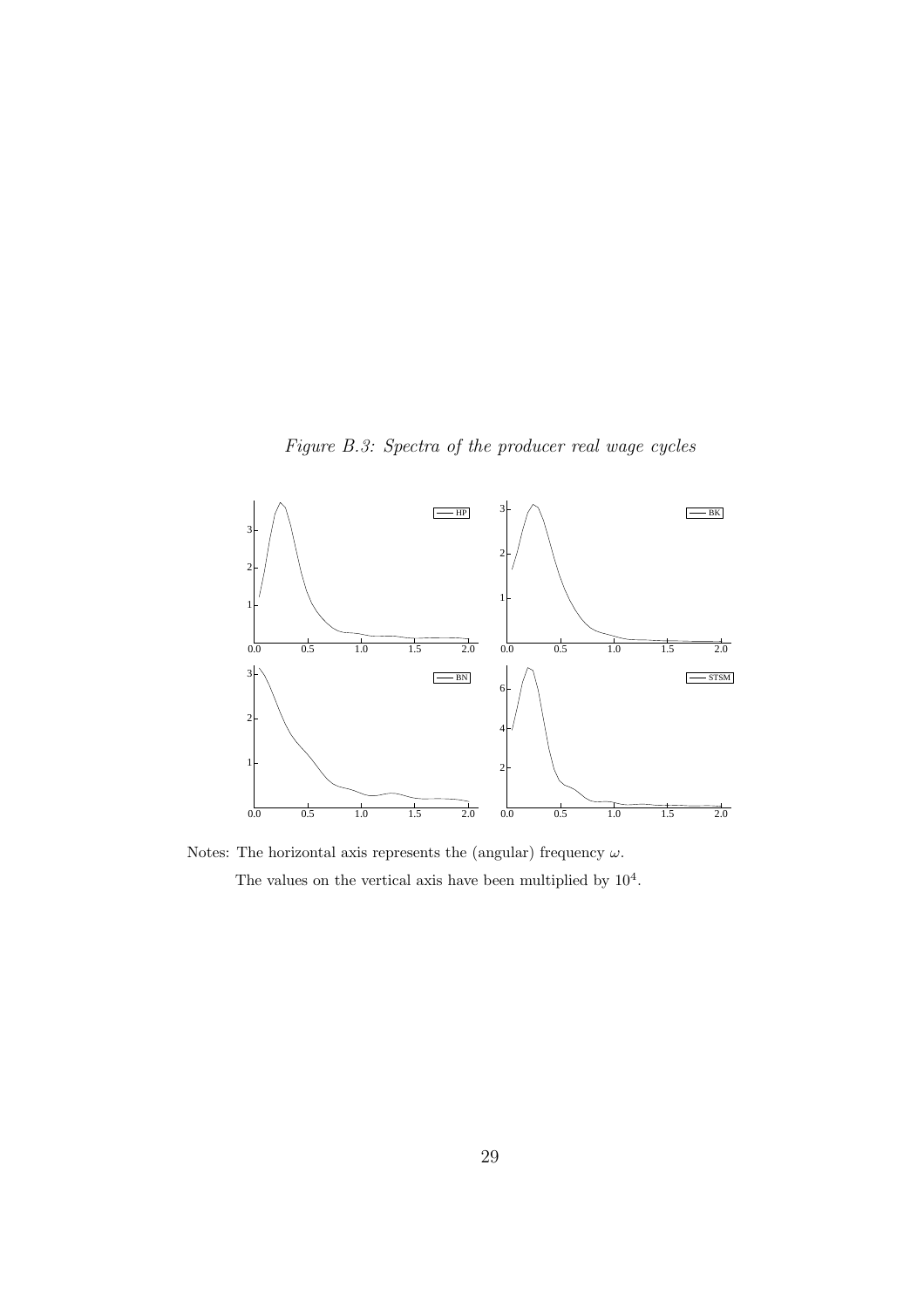

Figure B.4: Cospectra and quadrature spectra between the real GDP cycles and the consumer real wage cycles

Notes: The horizontal axis represents the (angular) frequency  $\omega$ . The values on the vertical axis have been multiplied by  $10^4$ .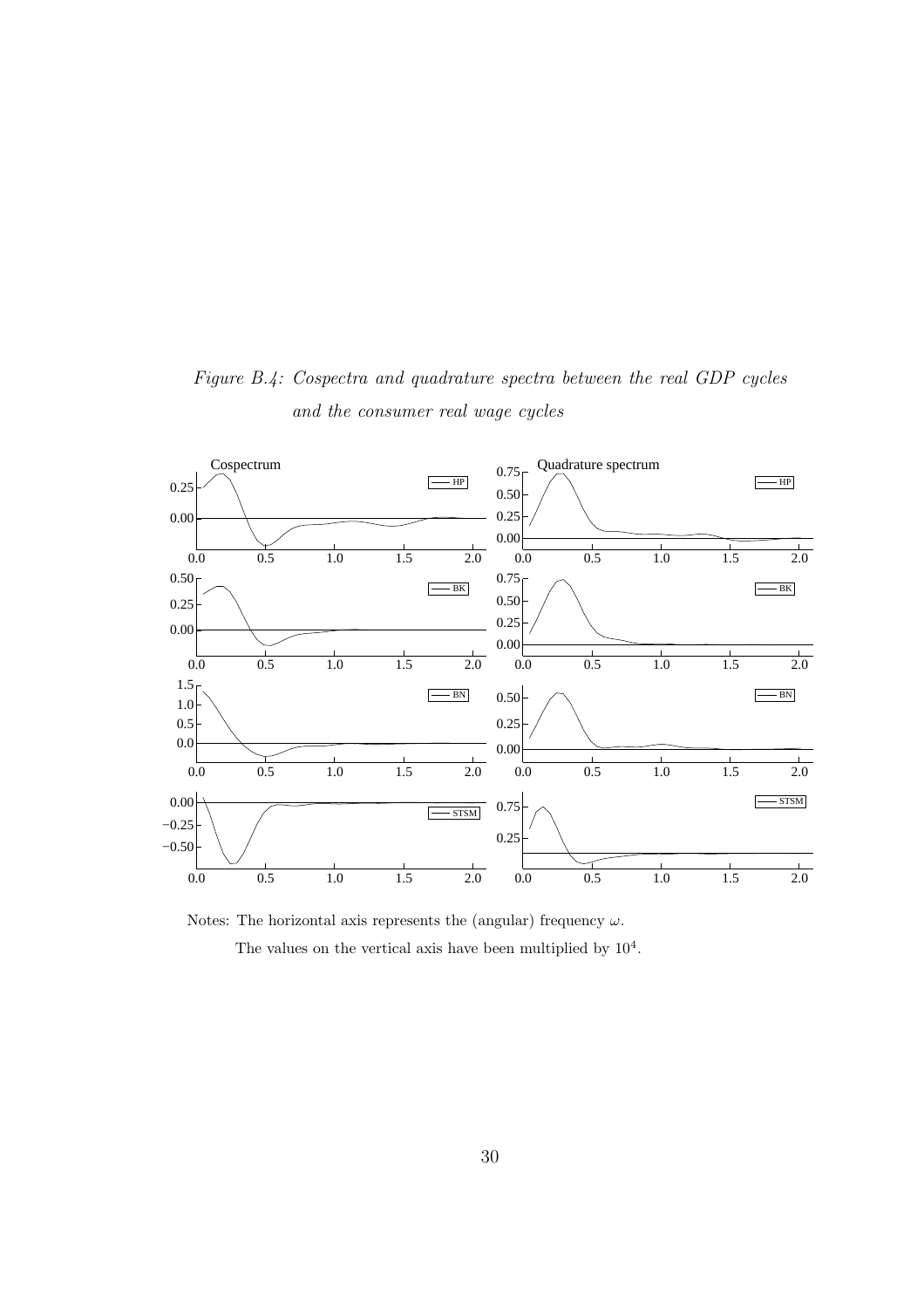

Figure B.5: Cospectra and quadrature spectra between the real GDP cycles and the producer real wage cycles

Notes: The horizontal axis represents the (angular) frequency  $\omega$ . The values on the vertical axis have been multiplied by  $10^4$ .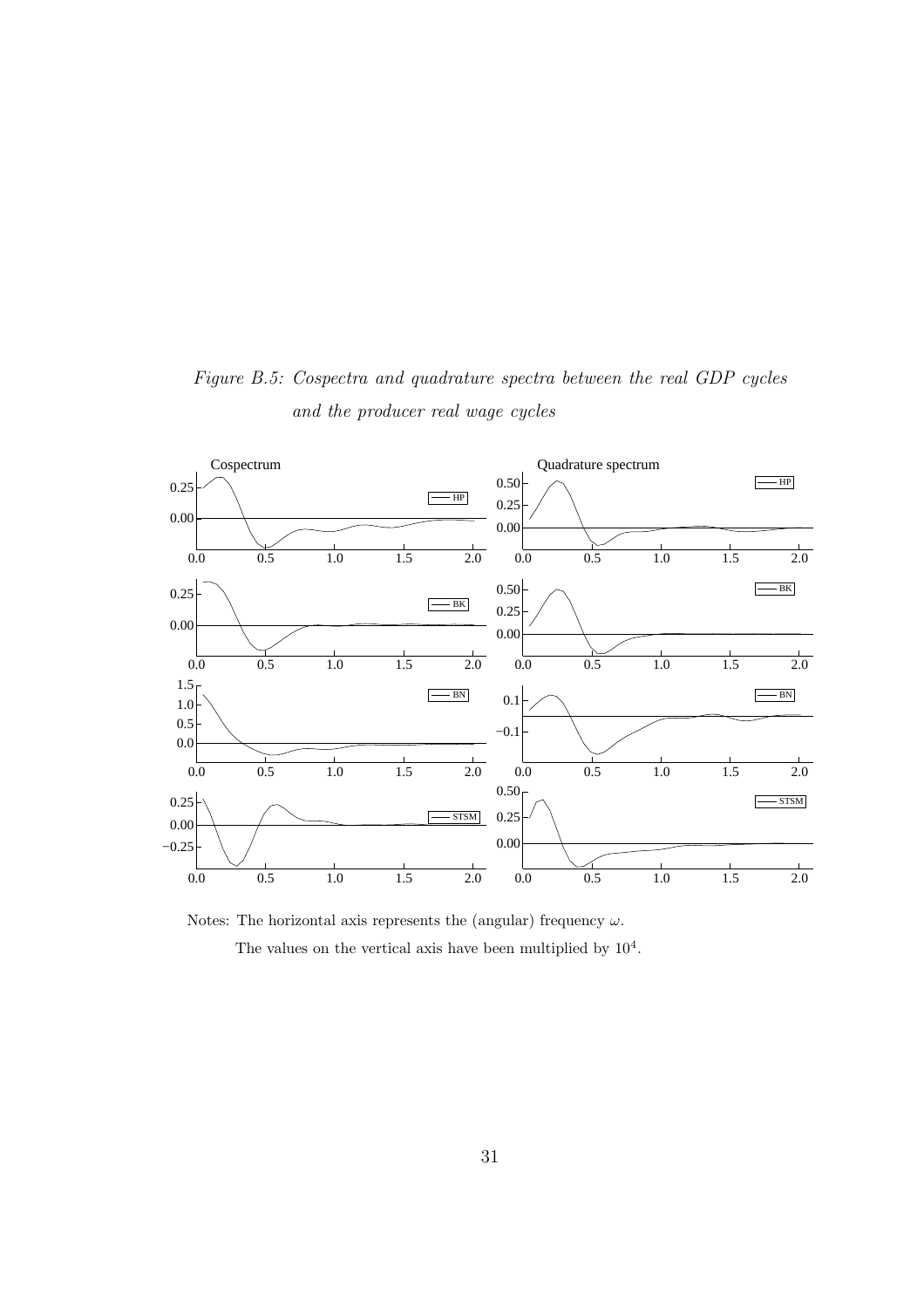## References

- Abraham, K. G., and Haltiwanger, J. C. (1995). Real Wages and the Business Cycle. Journal of Economic Literature, 33 (3), 1215–1264.
- Andrews, D. W. K. (1993). Tests for Parameter Instability and Structural Change With Unknown Change Point. *Econometrica*, 61(4), 821–856.
- Beveridge, S., and Nelson, C. R. (1981). A New Approach to Decomposition of Economic Time Series into Permanent and Transitory Components with Particular Attention to Measurement of the 'Business Cycle'. Journal of Monetary Economics, 7, 151-74.
- Brandolini, A. (1995). In Search of a Stylized Fact: Do Real Wages Exhibit a Consistent Pattern of Cyclical Variability? Journal of Economic Surveys,  $9(2)$ , 103-163.
- Burns, A. F., and Mitchell, W. C. (1946). Measuring Business Cycles. New York: NBER.
- Clark, P. K. (1989). Trend Revision in Real Output and Unemployment. Journal of Econometrics,  $40(1)$ , 15–32.
- Cogley, T., and Nason, J. T. (1995). Effects of the Hodrick-Prescott Filter on the Trend and Difference Stationary Time Series: Implications for Business Cycle Research. Journal of Economic Dynamics and Control, 19 , 253–278.
- Commandeur, J. J. F., and Koopman, S. J. (2007). An Introduction to State Space Time Series Analysis. New York: Oxford University Press.
- Cuddington, J. T., and Winters, L. A. (1987). The Beveridge-Nelson Decomposition of Economic Time Series: A Quick Computational Method. Journal of Monetary Economics, 19, 125–127.
- DeJong, D. N., and Dave, C. (2007). Structural Macroeconometrics. Princeton: Princeton University Press.
- Gomez, V. (2001). The Use of Butterworth Filters for Trend and Cycle Estimation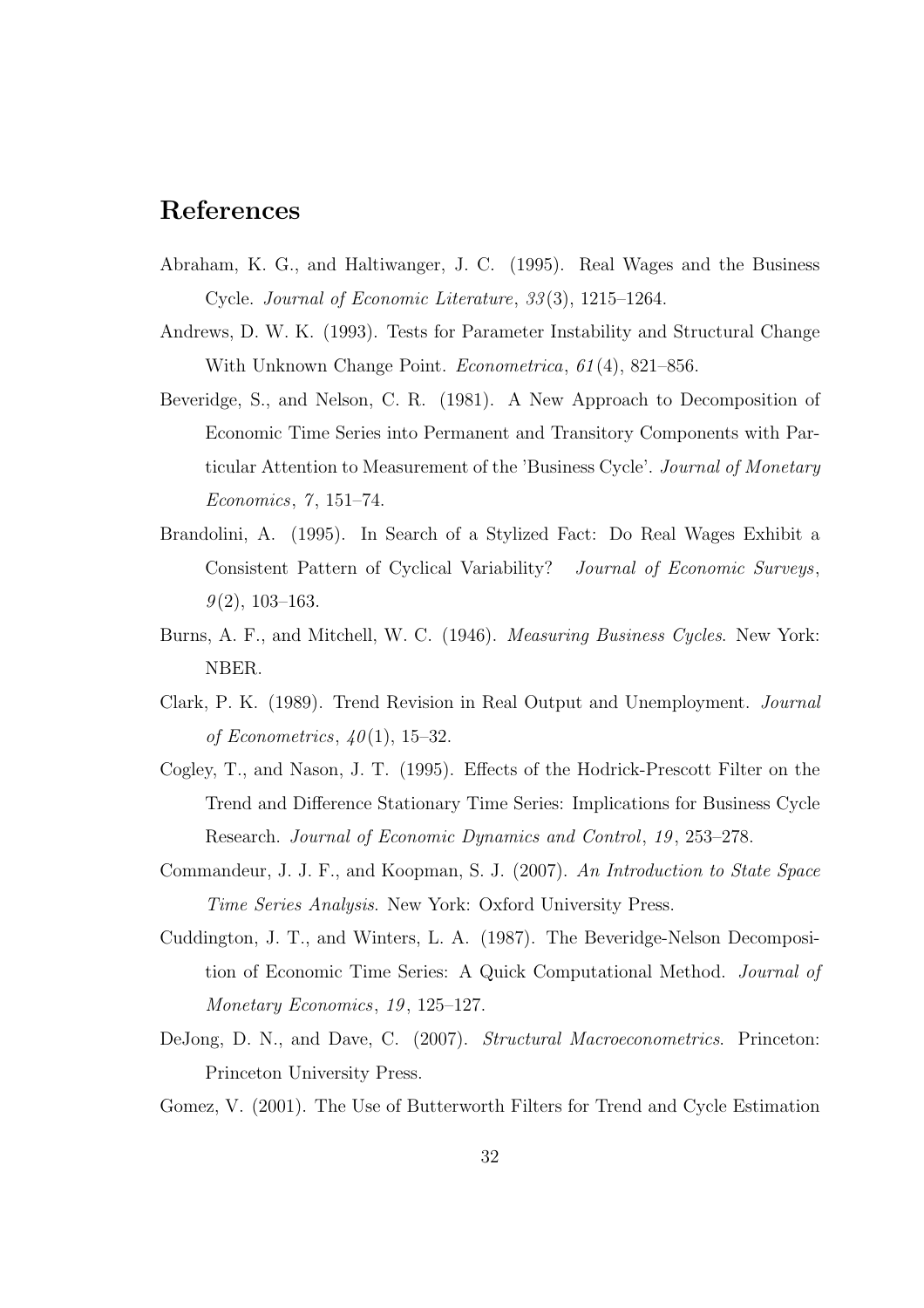in Economic Time Series. Journal of Business and Economic Statistics, 19 (3), 365–373.

- Hart, R. A., Malley, J. R., and Woitek, U. (2009). Real Earnings and Business Cycles: New Evidence. *Empirical Economics*, 37, 51–71.
- Harvey, A. C. (1989). Forecasting, Structural Time Series Models and the Kalman Filter. Cambridge: Cambridge University Press.
- Harvey, A. C., and Jaeger, A. (1993). Detrending, Stylized Facts and the Business Cycle. Journal of Applied Econometrics, 8, 231-247.
- Harvey, A. C., and Koopman, J. S. (1992). Diagnostic Checking of Unobserved-Component Time Series Models. Journal of Business and Economic Statistics,  $10(4)$ , 377–389.
- Harvey, A. C., and Streibel, M. (1998). Tests for Deterministic versus Indeterministic Cycles. Unpublished Paper: Department of Economics, University of Cambridge.
- Harvey, A. C., and Trimbur, T. M. (2003). General Model-Based Filters for Extracting Cycles and Trends in Economic Time Series. Review of Economics and Statistics, 85 (2), 244–255.
- Hodrick, R. J., and Prescott, E. C. (1980). Postwar U.S. Business Cycles: An Empirical Investigation. Discussion Paper No. 451, Carnegie-Mellon University.
- Jenkins, G. M., and Watts, D. G. (1968). Spectral Analysis and its Applications. San Francisco: Holden-Day.
- Keynes, J. M. (1936). The General Theory of Employment, Interest and Money. London: Macmillan and Co.
- Koopman, S. J., Harvey, A. C., Doornik, J. A., and Shephard, N. (2009). STAMP 8.2: Structural Time Series Analyser, Modeller and Predictor. London: Timberlake Consultants.

Koopman, S. J., Shephard, N., and Doornik, J. A. (2008). SsfPack 3.0: Statistical